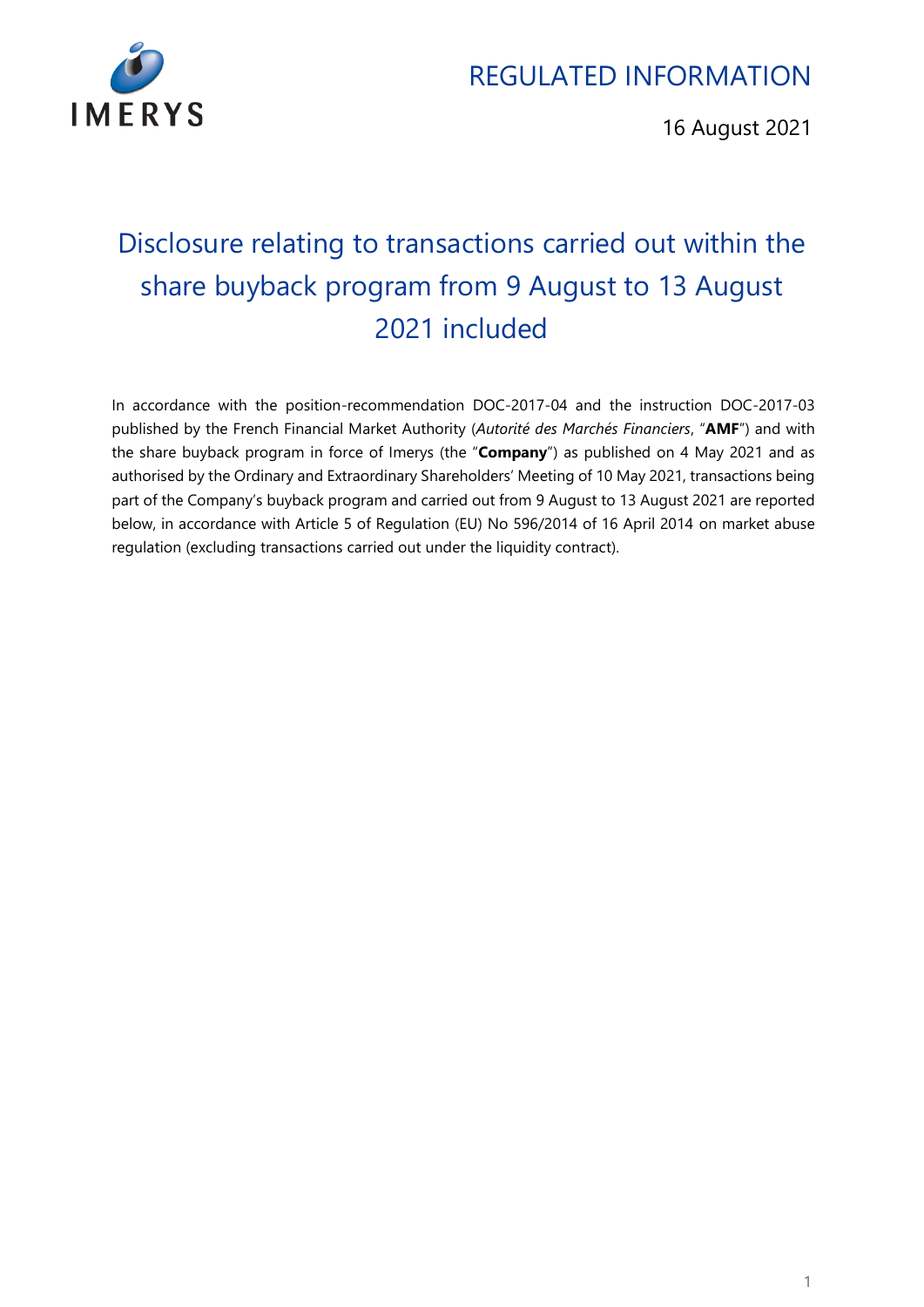

16 August 2021

**Statement of transactions in own shares from August 9, 2021 to August 13, 2021- Exane BNP Paribas** 

#### **Aggregated presentation by day and by market**

| Name of issuer   | Identification code of<br><b>issuer (Legal Entity</b><br>Identifier) | Day of<br>transaction | <b>Identification code</b><br>of financial<br>instrument | Aggregated<br>daily volume<br>(in number of<br>shares) | Daily weighted average<br>price of the purchased<br>shares * | <b>Market (MIC Code)</b> |
|------------------|----------------------------------------------------------------------|-----------------------|----------------------------------------------------------|--------------------------------------------------------|--------------------------------------------------------------|--------------------------|
| <b>IMERYS SA</b> | 54930075MZSSIB2TGC64                                                 | 09/08/2021            | FR0000120859                                             | 152                                                    | 39,35                                                        | <b>AQEU</b>              |
| <b>IMERYS SA</b> | 54930075MZSSIB2TGC64                                                 | 09/08/2021            | FR0000120859                                             | 4                                                      | 39,40                                                        | <b>CEUX</b>              |
| <b>IMERYS SA</b> | 54930075MZSSIB2TGC64                                                 | 09/08/2021            | FR0000120859                                             | 78                                                     | 39,36                                                        | <b>TQEX</b>              |
| <b>IMERYS SA</b> | 54930075MZSSIB2TGC64                                                 | 09/08/2021            | FR0000120859                                             | 4 0 9 0                                                | 39,30                                                        | <b>XPAR</b>              |
| <b>IMERYS SA</b> | 54930075MZSSIB2TGC64                                                 | 10/08/2021            | FR0000120859                                             | 40                                                     | 40,58                                                        | <b>TQEX</b>              |
| <b>IMERYS SA</b> | 54930075MZSSIB2TGC64                                                 | 10/08/2021            | FR0000120859                                             | 2 9 6 0                                                | 40,16                                                        | <b>XPAR</b>              |
| <b>IMERYS SA</b> | 54930075MZSSIB2TGC64                                                 | 11/08/2021            | FR0000120859                                             | 107                                                    | 40,38                                                        | <b>AQEU</b>              |
| <b>IMERYS SA</b> | 54930075MZSSIB2TGC64                                                 | 11/08/2021            | FR0000120859                                             | 115                                                    | 40,18                                                        | <b>CEUX</b>              |
| <b>IMERYS SA</b> | 54930075MZSSIB2TGC64                                                 | 11/08/2021            | FR0000120859                                             | 3 2 7 8                                                | 40,40                                                        | <b>XPAR</b>              |
| <b>IMERYS SA</b> | 54930075MZSSIB2TGC64                                                 | 12/08/2021            | FR0000120859                                             | 348                                                    | 40,29                                                        | <b>AQEU</b>              |
| <b>IMERYS SA</b> | 54930075MZSSIB2TGC64                                                 | 12/08/2021            | FR0000120859                                             | 665                                                    | 40,26                                                        | <b>CEUX</b>              |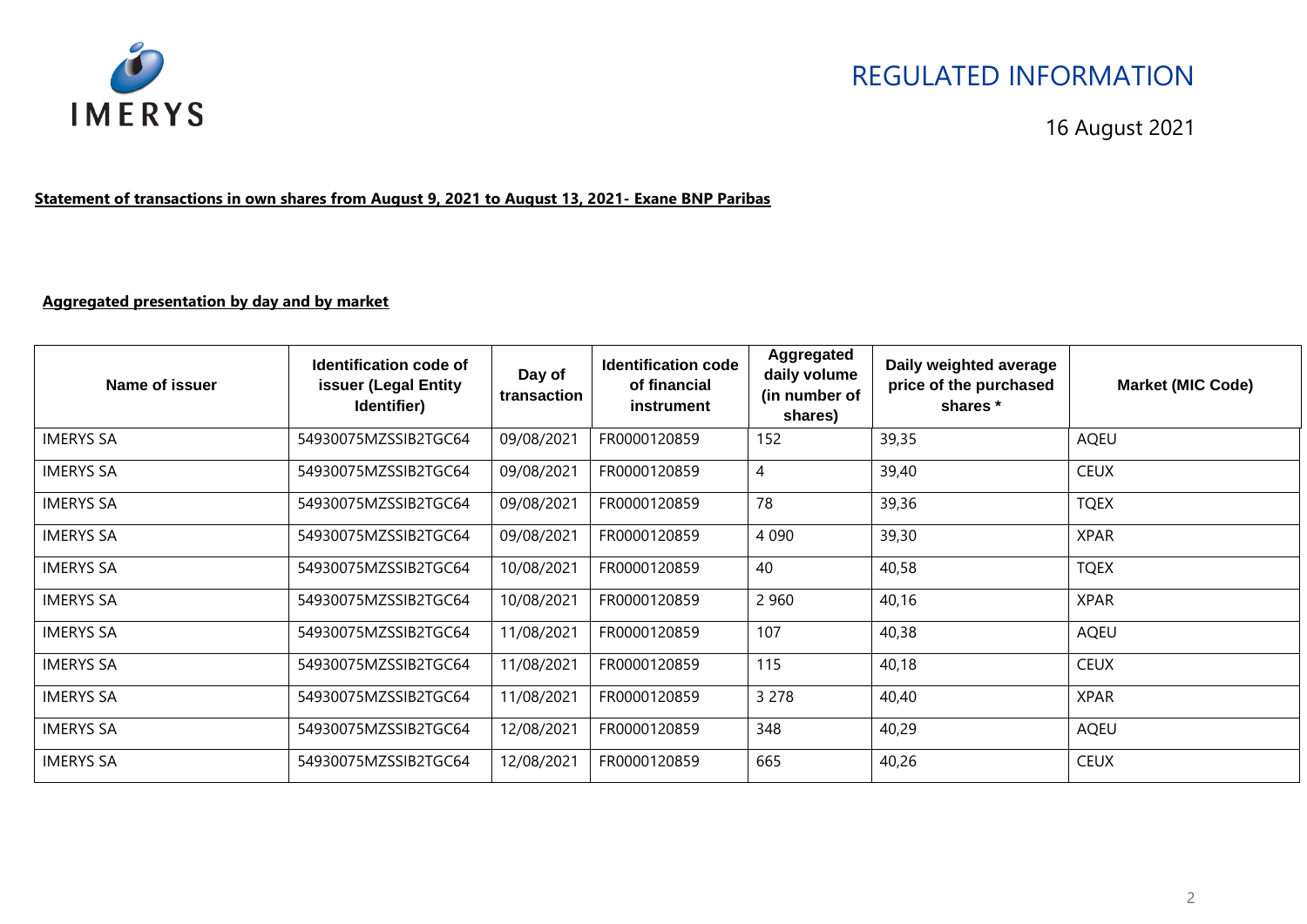

| * Arrondi à deux chiffres après la virgule |                      |            | <b>TOTAL</b> | 20 730  | 40,06 |             |
|--------------------------------------------|----------------------|------------|--------------|---------|-------|-------------|
|                                            |                      |            |              |         |       |             |
| <b>IMERYS SA</b>                           | 54930075MZSSIB2TGC64 | 13/08/2021 | FR0000120859 | 4 3 9 3 | 40,21 | <b>XPAR</b> |
| <b>IMERYS SA</b>                           | 54930075MZSSIB2TGC64 | 13/08/2021 | FR0000120859 | 133     | 40,28 | <b>TQEX</b> |
| <b>IMERYS SA</b>                           | 54930075MZSSIB2TGC64 | 13/08/2021 | FR0000120859 | 474     | 40,29 | AQEU        |
| <b>IMERYS SA</b>                           | 54930075MZSSIB2TGC64 | 12/08/2021 | FR0000120859 | 3720    | 40,26 | <b>XPAR</b> |
| <b>IMERYS SA</b>                           | 54930075MZSSIB2TGC64 | 12/08/2021 | FR0000120859 | 173     | 40,24 | <b>TQEX</b> |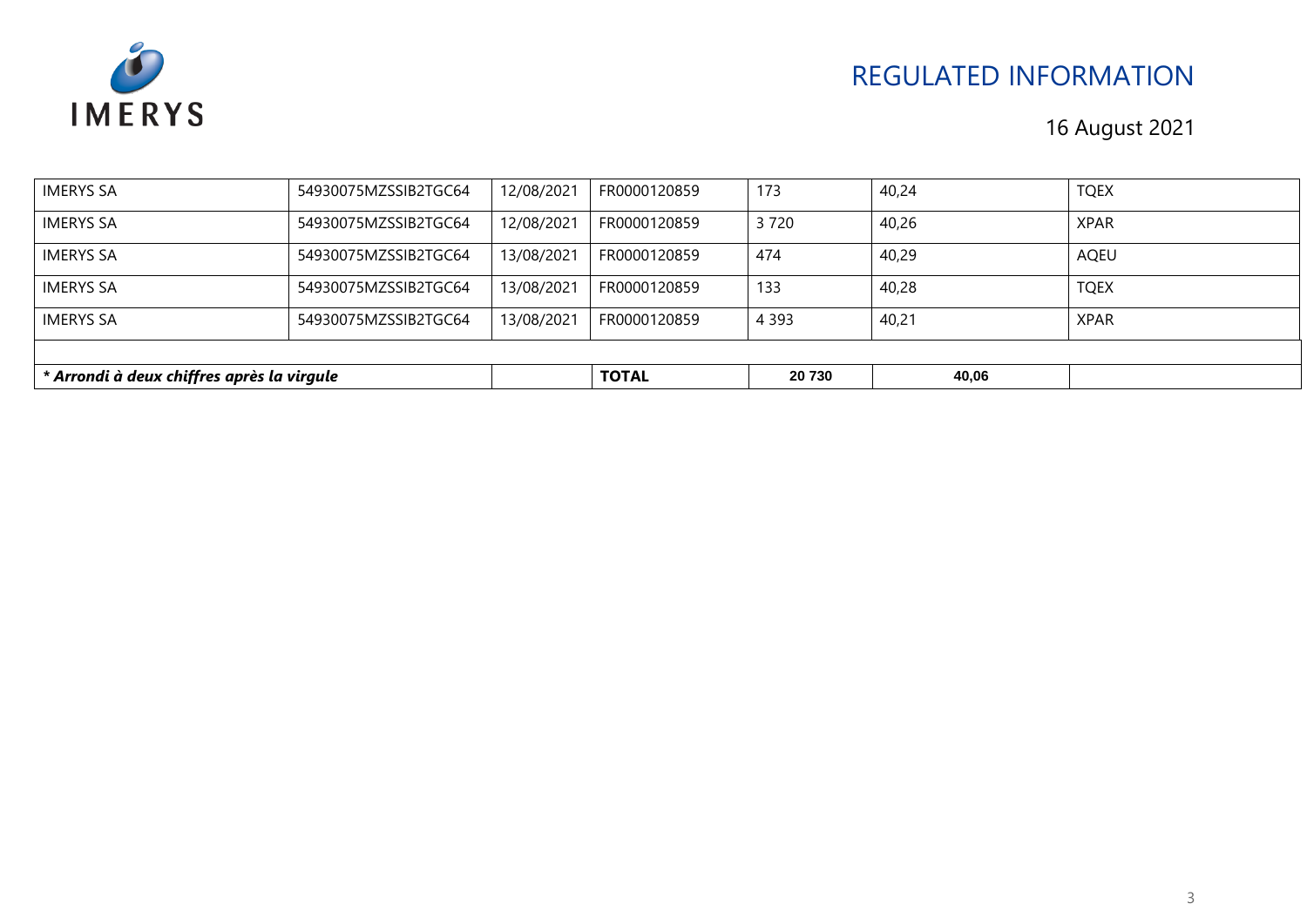

16 August 2021

#### **Details per transaction**

| <b>Name</b><br>οf<br>issuer | <b>Identification code</b><br>issuer (Legal Entity<br>Identifier) | Name of<br>Investm<br>ent<br><b>Services</b><br><b>Provider</b> | <b>Identification code</b><br>of Investment<br><b>Services Provider</b> | Day/time<br><b>of</b><br>transactio<br>$n$ (CET) | <b>Identificati</b><br>on code of<br>financial<br>instrument | <b>Price</b><br>per<br>trans<br>actio<br>n | Curre<br>ncy | <b>Acquire</b><br>volume | <b>Mark</b><br>et<br>(MIC<br>Cod<br>e) | Reference<br>number of<br>transaction | Purpose of buy back                                      |
|-----------------------------|-------------------------------------------------------------------|-----------------------------------------------------------------|-------------------------------------------------------------------------|--------------------------------------------------|--------------------------------------------------------------|--------------------------------------------|--------------|--------------------------|----------------------------------------|---------------------------------------|----------------------------------------------------------|
| <b>IMERYS SA</b>            | 54930075MZSSIB2TGC64                                              | Exane SA                                                        | 969500UP76J52A9OXU27                                                    | 09/08/2021<br>09:02:34                           | FR0000120859                                                 | 39.40                                      | <b>EUR</b>   | 20                       | <b>XPAR</b>                            | 00274676423EXPA1                      | covering share options or<br>other allocations of shares |
| <b>IMERYS SA</b>            | 54930075MZSSIB2TGC64                                              | Exane SA                                                        | 969500UP76J52A9OXU27                                                    | 09/08/2021<br>09:02:34                           | FR0000120859                                                 | 39.40                                      | <b>EUR</b>   | 141                      | <b>XPAR</b>                            | 00274676424EXPA1                      | covering share options or<br>other allocations of shares |
| <b>IMERYS SA</b>            | 54930075MZSSIB2TGC64                                              | Exane SA                                                        | 969500UP76J52A9OXU27                                                    | 09/08/2021<br>09:16:28                           | FR0000120859                                                 | 39,36                                      | <b>EUR</b>   | 100                      | <b>XPAR</b>                            | 00274678395EXPA1                      | covering share options or<br>other allocations of shares |
| <b>IMERYS SA</b>            | 54930075MZSSIB2TGC64                                              | Exane SA                                                        | 969500UP76J52A9OXU27                                                    | 09/08/2021<br>09:16:28                           | FR0000120859                                                 | 39,36                                      | <b>EUR</b>   | 80                       | <b>XPAR</b>                            | 00274678396EXPA1                      | covering share options or<br>other allocations of shares |
| <b>IMERYS SA</b>            | 54930075MZSSIB2TGC64                                              | Exane SA                                                        | 969500UP76J52A9OXU27                                                    | 09/08/2021<br>09:16:28                           | FR0000120859                                                 | 39,36                                      | <b>EUR</b>   | 80                       | <b>XPAR</b>                            | 00274678397EXPA1                      | covering share options or<br>other allocations of shares |
| <b>IMERYS SA</b>            | 54930075MZSSIB2TGC64                                              | Exane SA                                                        | 969500UP76J52A9OXU27                                                    | 09/08/2021<br>09:16:28                           | FR0000120859                                                 | 39.36                                      | <b>EUR</b>   | 80                       | <b>XPAR</b>                            | 00274678398EXPA1                      | covering share options or<br>other allocations of shares |
| <b>IMERYS SA</b>            | 54930075MZSSIB2TGC64                                              | Exane SA                                                        | 969500UP76J52A9OXU27                                                    | 09/08/2021<br>09:16:28                           | FR0000120859                                                 | 39.36                                      | <b>EUR</b>   | 20                       | <b>XPAR</b>                            | 00274678399EXPA1                      | covering share options or<br>other allocations of shares |
| <b>IMERYS SA</b>            | 54930075MZSSIB2TGC64                                              | Exane SA                                                        | 969500UP76J52A9OXU27                                                    | 09/08/2021<br>09:16:28                           | FR0000120859                                                 | 39,36                                      | <b>EUR</b>   | 151                      | <b>XPAR</b>                            | 00274678400EXPA1                      | covering share options or<br>other allocations of shares |
| <b>IMERYS SA</b>            | 54930075MZSSIB2TGC64                                              | Exane SA                                                        | 969500UP76J52A9OXU27                                                    | 09/08/2021<br>09:16:28                           | FR0000120859                                                 | 39,36                                      | <b>EUR</b>   | 171                      | <b>XPAR</b>                            | 00274678401EXPA1                      | covering share options or<br>other allocations of shares |
| <b>IMERYS SA</b>            | 54930075MZSSIB2TGC64                                              | Exane SA                                                        | 969500UP76J52A9OXU27                                                    | 09/08/2021<br>09:16:28                           | FR0000120859                                                 | 39,36                                      | <b>EUR</b>   | 9                        | <b>XPAR</b>                            | 00274678402EXPA1                      | covering share options or<br>other allocations of shares |
| <b>IMERYS SA</b>            | 54930075MZSSIB2TGC64                                              | Exane SA                                                        | 969500UP76J52A9OXU27                                                    | 09/08/2021<br>09:16:28                           | FR0000120859                                                 | 39,36                                      | <b>EUR</b>   | 162                      | <b>XPAR</b>                            | 00274678403EXPA1                      | covering share options or<br>other allocations of shares |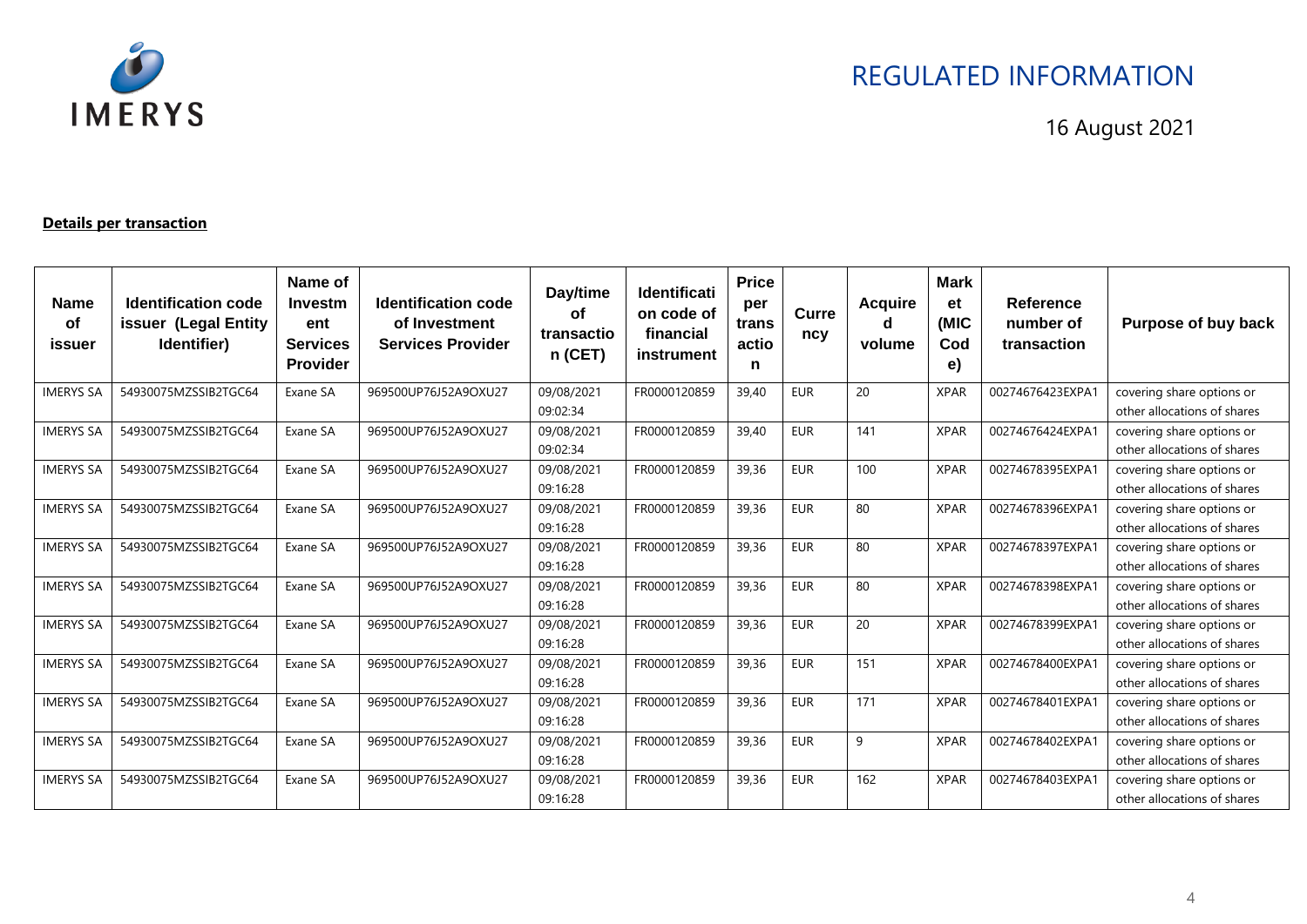

| <b>IMERYS SA</b> | 54930075MZSSIB2TGC64 | Exane SA | 969500UP76J52A9OXU27 | 09/08/2021 | FR0000120859 | 39,36 | <b>EUR</b> | 147             | <b>XPAR</b> | 00274678404EXPA1 | covering share options or   |
|------------------|----------------------|----------|----------------------|------------|--------------|-------|------------|-----------------|-------------|------------------|-----------------------------|
|                  |                      |          |                      | 09:16:28   |              |       |            |                 |             |                  | other allocations of shares |
| <b>IMERYS SA</b> | 54930075MZSSIB2TGC64 | Exane SA | 969500UP76J52A9OXU27 | 09/08/2021 | FR0000120859 | 39.34 | <b>EUR</b> | 27              | <b>AOEU</b> | 00274680691EXPA1 | covering share options or   |
|                  |                      |          |                      | 09:32:49   |              |       |            |                 |             |                  | other allocations of shares |
| <b>IMERYS SA</b> | 54930075MZSSIB2TGC64 | Exane SA | 969500UP76J52A9OXU27 | 09/08/2021 | FR0000120859 | 39,34 | <b>EUR</b> | 80              | AQEU        | 00274680692EXPA1 | covering share options or   |
|                  |                      |          |                      | 09:32:49   |              |       |            |                 |             |                  | other allocations of shares |
| <b>IMERYS SA</b> | 54930075MZSSIB2TGC64 | Exane SA | 969500UP76J52A9OXU27 | 09/08/2021 | FR0000120859 | 39,34 | <b>EUR</b> | 6               | AQEU        | 00274680693EXPA1 | covering share options or   |
|                  |                      |          |                      | 09:32:49   |              |       |            |                 |             |                  | other allocations of shares |
| <b>IMERYS SA</b> | 54930075MZSSIB2TGC64 | Exane SA | 969500UP76J52A9OXU27 | 09/08/2021 | FR0000120859 | 39,26 | <b>EUR</b> | 86              | <b>XPAR</b> | 00274685583EXPA1 | covering share options or   |
|                  |                      |          |                      | 10:02:18   |              |       |            |                 |             |                  | other allocations of shares |
| <b>IMERYS SA</b> | 54930075MZSSIB2TGC64 | Exane SA | 969500UP76J52A9OXU27 | 09/08/2021 | FR0000120859 | 39,26 | <b>EUR</b> | 111             | <b>XPAR</b> | 00274686470EXPA1 | covering share options or   |
|                  |                      |          |                      | 10:07:30   |              |       |            |                 |             |                  | other allocations of shares |
| <b>IMERYS SA</b> | 54930075MZSSIB2TGC64 | Exane SA | 969500UP76J52A9OXU27 | 09/08/2021 | FR0000120859 | 39,34 | <b>EUR</b> | 104             | <b>XPAR</b> | 00274690760EXPA1 | covering share options or   |
|                  |                      |          |                      | 10:37:46   |              |       |            |                 |             |                  | other allocations of shares |
| <b>IMERYS SA</b> | 54930075MZSSIB2TGC64 | Exane SA | 969500UP76J52A9OXU27 | 09/08/2021 | FR0000120859 | 39.50 | <b>EUR</b> | 276             | <b>XPAR</b> | 00274694462EXPA1 | covering share options or   |
|                  |                      |          |                      | 11:06:24   |              |       |            |                 |             |                  | other allocations of shares |
| <b>IMERYS SA</b> | 54930075MZSSIB2TGC64 | Exane SA | 969500UP76J52A9OXU27 | 09/08/2021 | FR0000120859 | 39.44 | <b>EUR</b> | 100             | <b>XPAR</b> | 00274699582EXPA1 | covering share options or   |
|                  |                      |          |                      | 11:44:55   |              |       |            |                 |             |                  | other allocations of shares |
| <b>IMERYS SA</b> | 54930075MZSSIB2TGC64 | Exane SA | 969500UP76J52A9OXU27 | 09/08/2021 | FR0000120859 | 39,38 | <b>EUR</b> | $\overline{39}$ | AQEU        | 00274704211EXPA1 | covering share options or   |
|                  |                      |          |                      | 12:19:35   |              |       |            |                 |             |                  | other allocations of shares |
| <b>IMERYS SA</b> | 54930075MZSSIB2TGC64 | Exane SA | 969500UP76J52A9OXU27 | 09/08/2021 | FR0000120859 | 39,40 | <b>EUR</b> | $\overline{4}$  | <b>CEUX</b> | 00274704210EXPA1 | covering share options or   |
|                  |                      |          |                      | 12:19:35   |              |       |            |                 |             |                  | other allocations of shares |
| <b>IMERYS SA</b> | 54930075MZSSIB2TGC64 | Exane SA | 969500UP76J52A9OXU27 | 09/08/2021 | FR0000120859 | 39,38 | <b>EUR</b> | 17              | <b>TOEX</b> | 00274704209EXPA1 | covering share options or   |
|                  |                      |          |                      | 12:19:35   |              |       |            |                 |             |                  | other allocations of shares |
| <b>IMERYS SA</b> | 54930075MZSSIB2TGC64 | Exane SA | 969500UP76J52A9OXU27 | 09/08/2021 | FR0000120859 | 39,40 | <b>EUR</b> | 34              | <b>TQEX</b> | 00274704212EXPA1 | covering share options or   |
|                  |                      |          |                      | 12:19:35   |              |       |            |                 |             |                  | other allocations of shares |
| <b>IMERYS SA</b> | 54930075MZSSIB2TGC64 | Exane SA | 969500UP76J52A9OXU27 | 09/08/2021 | FR0000120859 | 39,34 | <b>EUR</b> | 55              | <b>XPAR</b> | 00274706445EXPA1 | covering share options or   |
|                  |                      |          |                      | 12:36:26   |              |       |            |                 |             |                  | other allocations of shares |
| <b>IMERYS SA</b> | 54930075MZSSIB2TGC64 | Exane SA | 969500UP76J52A9OXU27 | 09/08/2021 | FR0000120859 | 39,34 | <b>EUR</b> | 9               | <b>XPAR</b> | 00274706446EXPA1 | covering share options or   |
|                  |                      |          |                      | 12:36:26   |              |       |            |                 |             |                  | other allocations of shares |
| <b>IMERYS SA</b> | 54930075MZSSIB2TGC64 | Exane SA | 969500UP76J52A9OXU27 | 09/08/2021 | FR0000120859 | 39,34 | <b>EUR</b> | 80              | <b>XPAR</b> | 00274709449EXPA1 | covering share options or   |
|                  |                      |          |                      | 12:59:48   |              |       |            |                 |             |                  | other allocations of shares |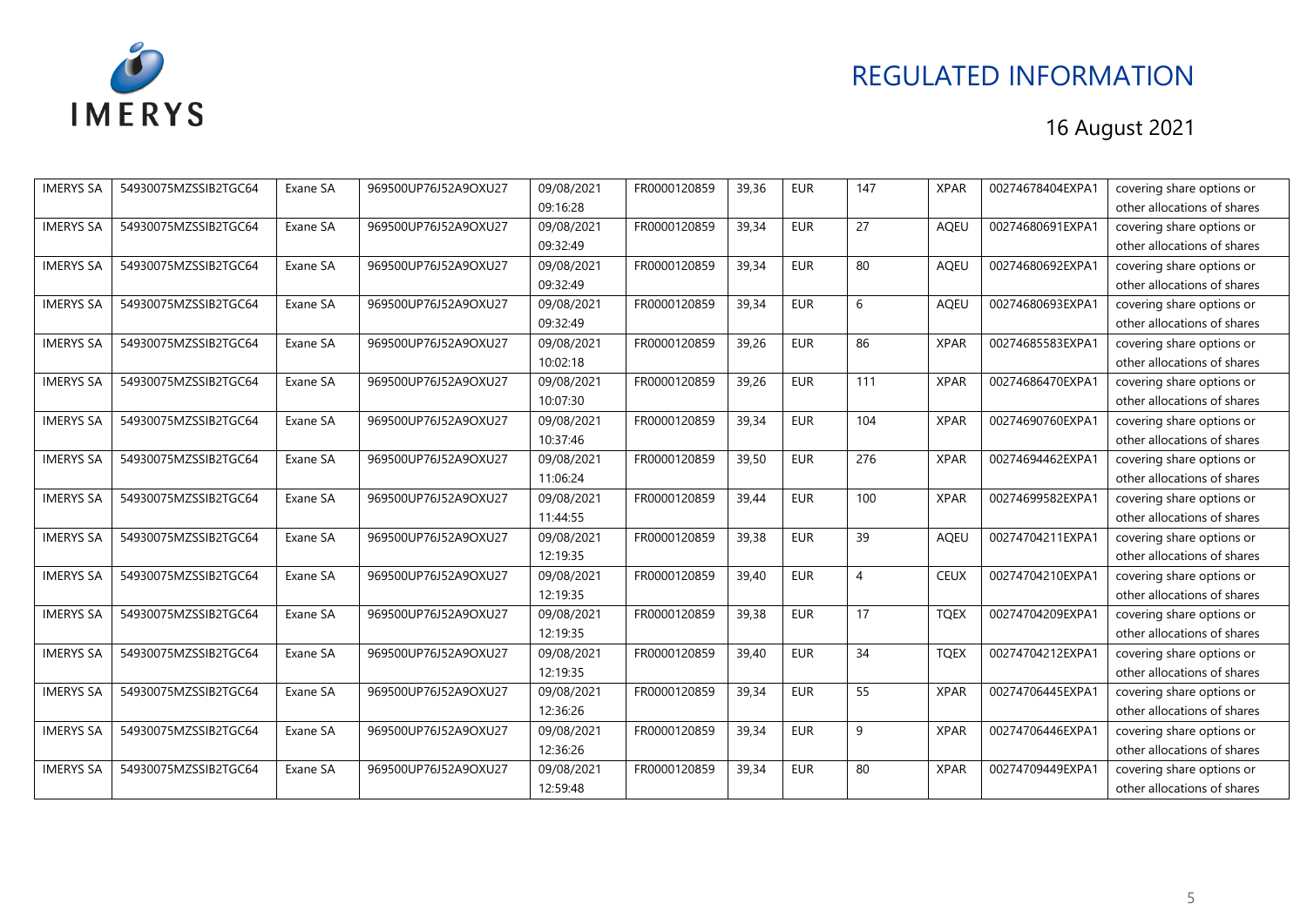

| <b>IMERYS SA</b> | 54930075MZSSIB2TGC64 | Exane SA | 969500UP76J52A9OXU27 | 09/08/2021 | FR0000120859 | 39,32 | <b>EUR</b> | 86              | <b>XPAR</b> | 00274711426EXPA1 | covering share options or   |
|------------------|----------------------|----------|----------------------|------------|--------------|-------|------------|-----------------|-------------|------------------|-----------------------------|
|                  |                      |          |                      | 13:17:05   |              |       |            |                 |             |                  | other allocations of shares |
| <b>IMERYS SA</b> | 54930075MZSSIB2TGC64 | Exane SA | 969500UP76J52A9OXU27 | 09/08/2021 | FR0000120859 | 39,32 | <b>EUR</b> | 14              | <b>XPAR</b> | 00274711427EXPA1 | covering share options or   |
|                  |                      |          |                      | 13:17:05   |              |       |            |                 |             |                  | other allocations of shares |
| <b>IMERYS SA</b> | 54930075MZSSIB2TGC64 | Exane SA | 969500UP76J52A9OXU27 | 09/08/2021 | FR0000120859 | 39,32 | <b>EUR</b> | 102             | <b>XPAR</b> | 00274711428EXPA1 | covering share options or   |
|                  |                      |          |                      | 13:17:05   |              |       |            |                 |             |                  | other allocations of shares |
| <b>IMERYS SA</b> | 54930075MZSSIB2TGC64 | Exane SA | 969500UP76J52A9OXU27 | 09/08/2021 | FR0000120859 | 39,32 | <b>EUR</b> | $\overline{21}$ | <b>TQEX</b> | 00274711610EXPA1 | covering share options or   |
|                  |                      |          |                      | 13:19:00   |              |       |            |                 |             |                  | other allocations of shares |
| <b>IMERYS SA</b> | 54930075MZSSIB2TGC64 | Exane SA | 969500UP76J52A9OXU27 | 09/08/2021 | FR0000120859 | 39,30 | <b>EUR</b> | 21              | <b>XPAR</b> | 00274713960EXPA1 | covering share options or   |
|                  |                      |          |                      | 13:38:22   |              |       |            |                 |             |                  | other allocations of shares |
| <b>IMERYS SA</b> | 54930075MZSSIB2TGC64 | Exane SA | 969500UP76J52A9OXU27 | 09/08/2021 | FR0000120859 | 39,30 | <b>EUR</b> | 86              | <b>XPAR</b> | 00274713973EXPA1 | covering share options or   |
|                  |                      |          |                      | 13:38:26   |              |       |            |                 |             |                  | other allocations of shares |
| <b>IMERYS SA</b> | 54930075MZSSIB2TGC64 | Exane SA | 969500UP76J52A9OXU27 | 09/08/2021 | FR0000120859 | 39,30 | <b>EUR</b> | 40              | <b>XPAR</b> | 00274713989EXPA1 | covering share options or   |
|                  |                      |          |                      | 13:38:32   |              |       |            |                 |             |                  | other allocations of shares |
| <b>IMERYS SA</b> | 54930075MZSSIB2TGC64 | Exane SA | 969500UP76J52A9OXU27 | 09/08/2021 | FR0000120859 | 39,26 | <b>EUR</b> | 111             | <b>XPAR</b> | 00274716774EXPA1 | covering share options or   |
|                  |                      |          |                      | 14:02:05   |              |       |            |                 |             |                  | other allocations of shares |
| <b>IMERYS SA</b> | 54930075MZSSIB2TGC64 | Exane SA | 969500UP76J52A9OXU27 | 09/08/2021 | FR0000120859 | 39,20 | <b>EUR</b> | 34              | <b>XPAR</b> | 00274716930EXPA1 | covering share options or   |
|                  |                      |          |                      | 14:03:20   |              |       |            |                 |             |                  | other allocations of shares |
| <b>IMERYS SA</b> | 54930075MZSSIB2TGC64 | Exane SA | 969500UP76J52A9OXU27 | 09/08/2021 | FR0000120859 | 39,20 | <b>EUR</b> | 66              | <b>XPAR</b> | 00274716932EXPA1 | covering share options or   |
|                  |                      |          |                      | 14:03:20   |              |       |            |                 |             |                  | other allocations of shares |
| <b>IMERYS SA</b> | 54930075MZSSIB2TGC64 | Exane SA | 969500UP76J52A9OXU27 | 09/08/2021 | FR0000120859 | 39,10 | <b>EUR</b> | 100             | <b>XPAR</b> | 00274722049EXPA1 | covering share options or   |
|                  |                      |          |                      | 14:35:32   |              |       |            |                 |             |                  | other allocations of shares |
| <b>IMERYS SA</b> | 54930075MZSSIB2TGC64 | Exane SA | 969500UP76J52A9OXU27 | 09/08/2021 | FR0000120859 | 39,10 | <b>EUR</b> | 16              | <b>XPAR</b> | 00274722050EXPA1 | covering share options or   |
|                  |                      |          |                      | 14:35:32   |              |       |            |                 |             |                  | other allocations of shares |
| <b>IMERYS SA</b> | 54930075MZSSIB2TGC64 | Exane SA | 969500UP76J52A9OXU27 | 09/08/2021 | FR0000120859 | 39,10 | <b>EUR</b> | 88              | <b>XPAR</b> | 00274722051EXPA1 | covering share options or   |
|                  |                      |          |                      | 14:35:32   |              |       |            |                 |             |                  | other allocations of shares |
| <b>IMERYS SA</b> | 54930075MZSSIB2TGC64 | Exane SA | 969500UP76J52A9OXU27 | 09/08/2021 | FR0000120859 | 39,22 | <b>EUR</b> | 6               | <b>TQEX</b> | 00274724963EXPA1 | covering share options or   |
|                  |                      |          |                      | 14:53:33   |              |       |            |                 |             |                  | other allocations of shares |
| <b>IMERYS SA</b> | 54930075MZSSIB2TGC64 | Exane SA | 969500UP76J52A9OXU27 | 09/08/2021 | FR0000120859 | 39,22 | <b>EUR</b> | 119             | <b>XPAR</b> | 00274725487EXPA1 | covering share options or   |
|                  |                      |          |                      | 14:56:34   |              |       |            |                 |             |                  | other allocations of shares |
| <b>IMERYS SA</b> | 54930075MZSSIB2TGC64 | Exane SA | 969500UP76J52A9OXU27 | 09/08/2021 | FR0000120859 | 39,18 | <b>EUR</b> | 105             | <b>XPAR</b> | 00274727299EXPA1 | covering share options or   |
|                  |                      |          |                      | 15:07:35   |              |       |            |                 |             |                  | other allocations of shares |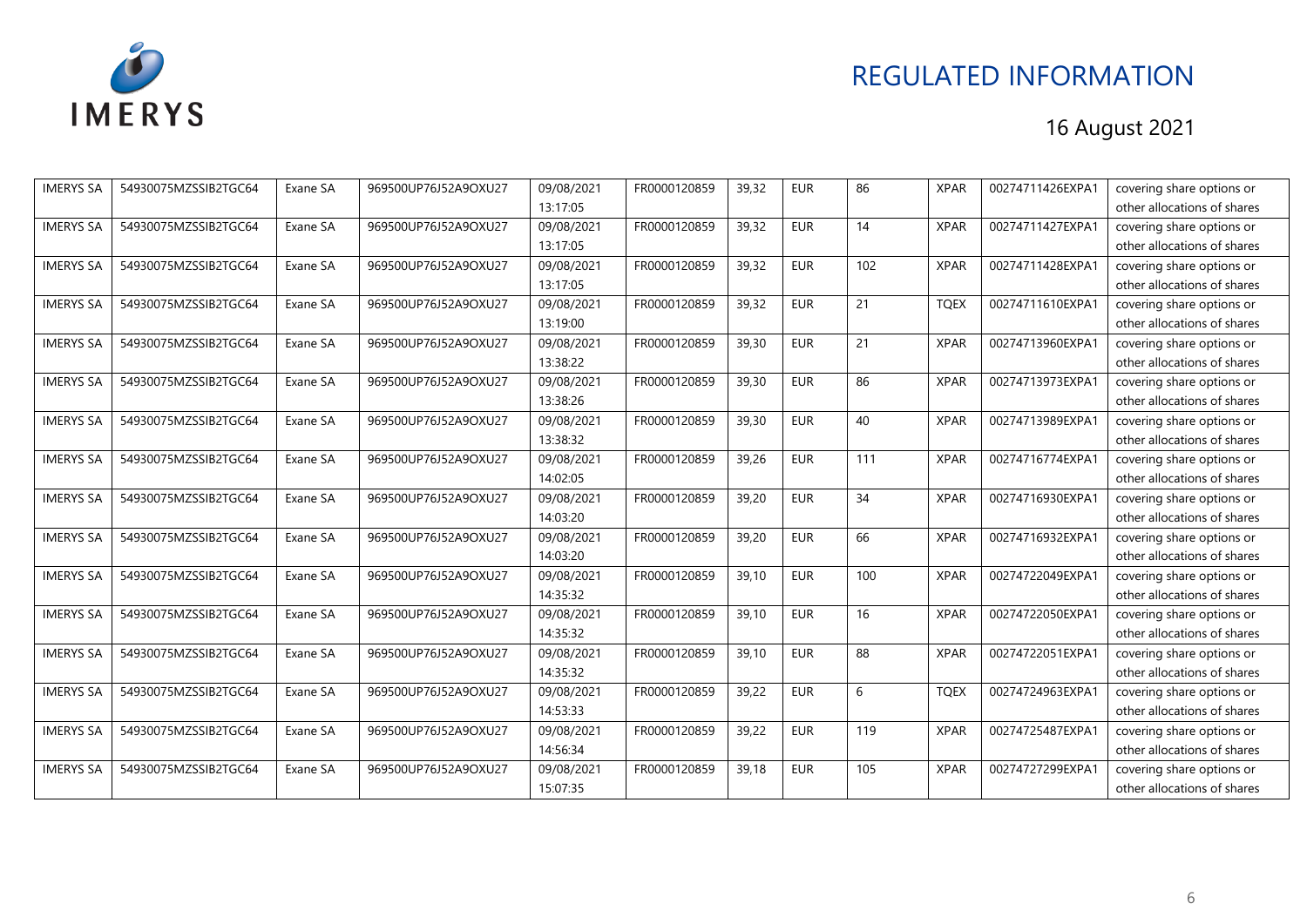

| <b>IMERYS SA</b> | 54930075MZSSIB2TGC64 | Exane SA | 969500UP76J52A9OXU27 | 09/08/2021 | FR0000120859 | 39,28 | <b>EUR</b> | 100 | <b>XPAR</b> | 00274731463EXPA1 | covering share options or   |
|------------------|----------------------|----------|----------------------|------------|--------------|-------|------------|-----|-------------|------------------|-----------------------------|
|                  |                      |          |                      | 15:30:00   |              |       |            |     |             |                  | other allocations of shares |
| <b>IMERYS SA</b> | 54930075MZSSIB2TGC64 | Exane SA | 969500UP76J52A9OXU27 | 09/08/2021 | FR0000120859 | 39,28 | <b>EUR</b> | 78  | <b>XPAR</b> | 00274731480EXPA1 | covering share options or   |
|                  |                      |          |                      | 15:30:01   |              |       |            |     |             |                  | other allocations of shares |
| <b>IMERYS SA</b> | 54930075MZSSIB2TGC64 | Exane SA | 969500UP76J52A9OXU27 | 09/08/2021 | FR0000120859 | 39,28 | <b>EUR</b> | 126 | <b>XPAR</b> | 00274731524EXPA1 | covering share options or   |
|                  |                      |          |                      | 15:30:05   |              |       |            |     |             |                  | other allocations of shares |
| <b>IMERYS SA</b> | 54930075MZSSIB2TGC64 | Exane SA | 969500UP76J52A9OXU27 | 09/08/2021 | FR0000120859 | 39,14 | <b>EUR</b> | 100 | <b>XPAR</b> | 00274734182EXPA1 | covering share options or   |
|                  |                      |          |                      | 15:37:12   |              |       |            |     |             |                  | other allocations of shares |
| <b>IMERYS SA</b> | 54930075MZSSIB2TGC64 | Exane SA | 969500UP76J52A9OXU27 | 09/08/2021 | FR0000120859 | 39,20 | <b>EUR</b> | 101 | <b>XPAR</b> | 00274738323EXPA1 | covering share options or   |
|                  |                      |          |                      | 15:52:15   |              |       |            |     |             |                  | other allocations of shares |
| <b>IMERYS SA</b> | 54930075MZSSIB2TGC64 | Exane SA | 969500UP76J52A9OXU27 | 09/08/2021 | FR0000120859 | 39,30 | <b>EUR</b> | 118 | <b>XPAR</b> | 00274741145EXPA1 | covering share options or   |
|                  |                      |          |                      | 16:02:09   |              |       |            |     |             |                  | other allocations of shares |
| <b>IMERYS SA</b> | 54930075MZSSIB2TGC64 | Exane SA | 969500UP76J52A9OXU27 | 09/08/2021 | FR0000120859 | 39,28 | <b>EUR</b> | 119 | <b>XPAR</b> | 00274743703EXPA1 | covering share options or   |
|                  |                      |          |                      | 16:11:39   |              |       |            |     |             |                  | other allocations of shares |
| <b>IMERYS SA</b> | 54930075MZSSIB2TGC64 | Exane SA | 969500UP76J52A9OXU27 | 09/08/2021 | FR0000120859 | 39,22 | <b>EUR</b> | 13  | <b>XPAR</b> | 00274744383EXPA1 | covering share options or   |
|                  |                      |          |                      | 16:14:05   |              |       |            |     |             |                  | other allocations of shares |
| <b>IMERYS SA</b> | 54930075MZSSIB2TGC64 | Exane SA | 969500UP76J52A9OXU27 | 09/08/2021 | FR0000120859 | 39,22 | <b>EUR</b> | 85  | <b>XPAR</b> | 00274744384EXPA1 | covering share options or   |
|                  |                      |          |                      | 16:14:05   |              |       |            |     |             |                  | other allocations of shares |
| <b>IMERYS SA</b> | 54930075MZSSIB2TGC64 | Exane SA | 969500UP76J52A9OXU27 | 09/08/2021 | FR0000120859 | 39,20 | <b>EUR</b> | 46  | <b>XPAR</b> | 00274749005EXPA1 | covering share options or   |
|                  |                      |          |                      | 16:32:01   |              |       |            |     |             |                  | other allocations of shares |
| <b>IMERYS SA</b> | 54930075MZSSIB2TGC64 | Exane SA | 969500UP76J52A9OXU27 | 09/08/2021 | FR0000120859 | 39,18 | <b>EUR</b> | 5   | <b>XPAR</b> | 00274750801EXPA1 | covering share options or   |
|                  |                      |          |                      | 16:38:37   |              |       |            |     |             |                  | other allocations of shares |
| <b>IMERYS SA</b> | 54930075MZSSIB2TGC64 | Exane SA | 969500UP76J52A9OXU27 | 09/08/2021 | FR0000120859 | 39.18 | <b>EUR</b> | 120 | <b>XPAR</b> | 00274751183EXPA1 | covering share options or   |
|                  |                      |          |                      | 16:40:31   |              |       |            |     |             |                  | other allocations of shares |
| <b>IMERYS SA</b> | 54930075MZSSIB2TGC64 | Exane SA | 969500UP76J52A9OXU27 | 09/08/2021 | FR0000120859 | 39,24 | <b>EUR</b> | 109 | <b>XPAR</b> | 00274753456EXPA1 | covering share options or   |
|                  |                      |          |                      | 16:49:22   |              |       |            |     |             |                  | other allocations of shares |
| <b>IMERYS SA</b> | 54930075MZSSIB2TGC64 | Exane SA | 969500UP76J52A9OXU27 | 10/08/2021 | FR0000120859 | 39,64 | <b>EUR</b> | 117 | <b>XPAR</b> | 00274774652EXPA1 | covering share options or   |
|                  |                      |          |                      | 09:01:11   |              |       |            |     |             |                  | other allocations of shares |
| <b>IMERYS SA</b> | 54930075MZSSIB2TGC64 | Exane SA | 969500UP76J52A9OXU27 | 10/08/2021 | FR0000120859 | 39,86 | <b>EUR</b> | 140 | <b>XPAR</b> | 00274777544EXPA1 | covering share options or   |
|                  |                      |          |                      | 09:18:40   |              |       |            |     |             |                  | other allocations of shares |
| <b>IMERYS SA</b> | 54930075MZSSIB2TGC64 | Exane SA | 969500UP76J52A9OXU27 | 10/08/2021 | FR0000120859 | 39,74 | <b>EUR</b> | 121 | <b>XPAR</b> | 00274779595EXPA1 | covering share options or   |
|                  |                      |          |                      | 09:30:32   |              |       |            |     |             |                  | other allocations of shares |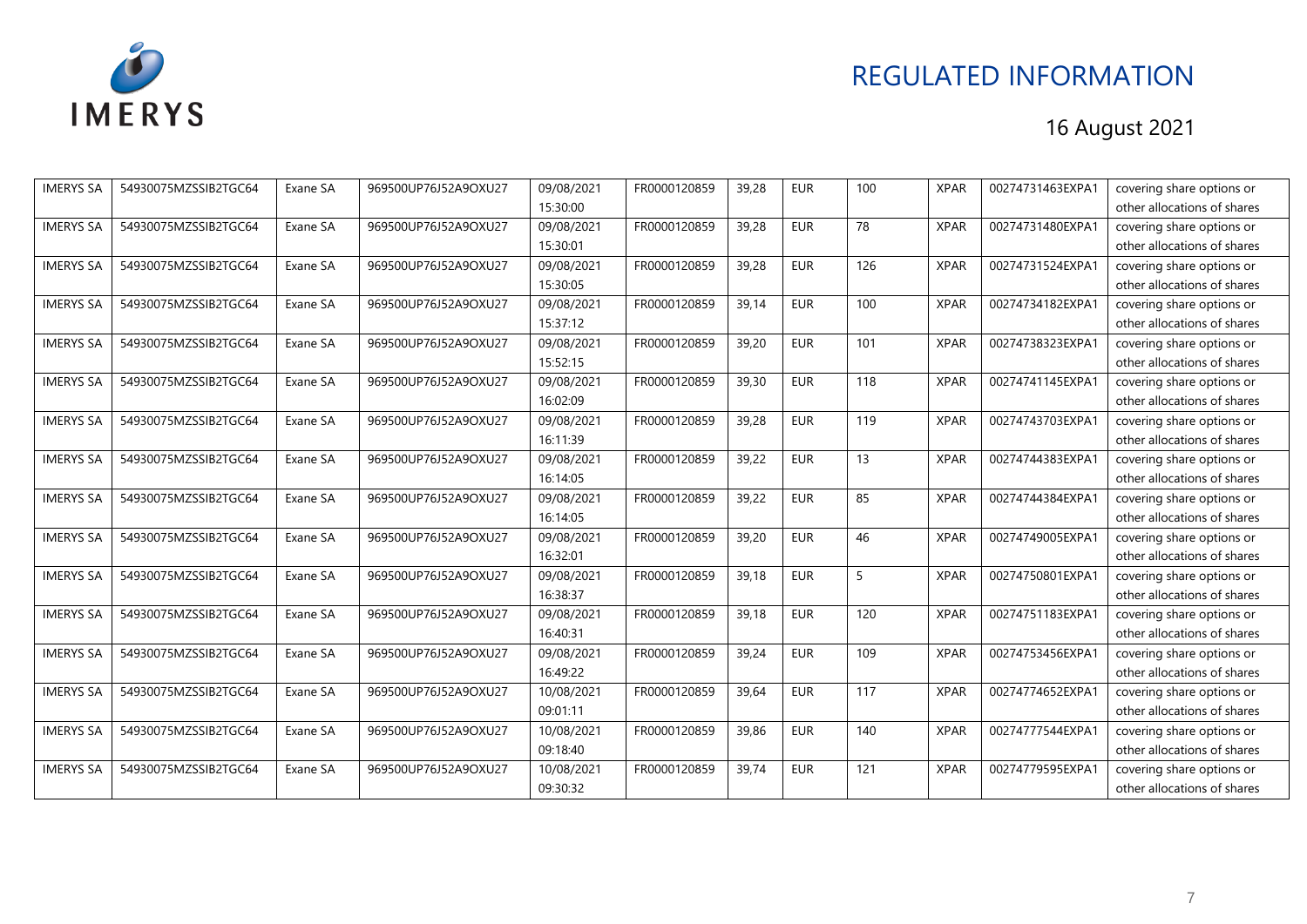

| <b>IMERYS SA</b> | 54930075MZSSIB2TGC64 | Exane SA | 969500UP76J52A9OXU27 | 10/08/2021 | FR0000120859 | 39,96 | <b>EUR</b> | 158 | <b>XPAR</b> | 00274783551EXPA1 | covering share options or   |
|------------------|----------------------|----------|----------------------|------------|--------------|-------|------------|-----|-------------|------------------|-----------------------------|
|                  |                      |          |                      | 09:58:51   |              |       |            |     |             |                  | other allocations of shares |
| <b>IMERYS SA</b> | 54930075MZSSIB2TGC64 | Exane SA | 969500UP76J52A9OXU27 | 10/08/2021 | FR0000120859 | 39.96 | <b>EUR</b> | 10  | <b>XPAR</b> | 00274783552EXPA1 | covering share options or   |
|                  |                      |          |                      | 09:58:51   |              |       |            |     |             |                  | other allocations of shares |
| <b>IMERYS SA</b> | 54930075MZSSIB2TGC64 | Exane SA | 969500UP76J52A9OXU27 | 10/08/2021 | FR0000120859 | 40,10 | <b>EUR</b> | 114 | <b>XPAR</b> | 00274785109EXPA1 | covering share options or   |
|                  |                      |          |                      | 10:08:00   |              |       |            |     |             |                  | other allocations of shares |
| <b>IMERYS SA</b> | 54930075MZSSIB2TGC64 | Exane SA | 969500UP76J52A9OXU27 | 10/08/2021 | FR0000120859 | 40,10 | <b>EUR</b> | 50  | <b>XPAR</b> | 00274789805EXPA1 | covering share options or   |
|                  |                      |          |                      | 10:37:46   |              |       |            |     |             |                  | other allocations of shares |
| <b>IMERYS SA</b> | 54930075MZSSIB2TGC64 | Exane SA | 969500UP76J52A9OXU27 | 10/08/2021 | FR0000120859 | 40.10 | <b>EUR</b> | 53  | <b>XPAR</b> | 00274790109EXPA1 | covering share options or   |
|                  |                      |          |                      | 10:39:14   |              |       |            |     |             |                  | other allocations of shares |
| <b>IMERYS SA</b> | 54930075MZSSIB2TGC64 | Exane SA | 969500UP76J52A9OXU27 | 10/08/2021 | FR0000120859 | 40,10 | <b>EUR</b> | 27  | <b>XPAR</b> | 00274790110EXPA1 | covering share options or   |
|                  |                      |          |                      | 10:39:14   |              |       |            |     |             |                  | other allocations of shares |
| <b>IMERYS SA</b> | 54930075MZSSIB2TGC64 | Exane SA | 969500UP76J52A9OXU27 | 10/08/2021 | FR0000120859 | 40,16 | <b>EUR</b> | 117 | <b>XPAR</b> | 00274795516EXPA1 | covering share options or   |
|                  |                      |          |                      | 11:13:12   |              |       |            |     |             |                  | other allocations of shares |
| <b>IMERYS SA</b> | 54930075MZSSIB2TGC64 | Exane SA | 969500UP76J52A9OXU27 | 10/08/2021 | FR0000120859 | 40.08 | <b>EUR</b> | 62  | <b>XPAR</b> | 00274797589EXPA1 | covering share options or   |
|                  |                      |          |                      | 11:27:41   |              |       |            |     |             |                  | other allocations of shares |
| <b>IMERYS SA</b> | 54930075MZSSIB2TGC64 | Exane SA | 969500UP76J52A9OXU27 | 10/08/2021 | FR0000120859 | 40.08 | <b>EUR</b> | 55  | <b>XPAR</b> | 00274797590EXPA1 | covering share options or   |
|                  |                      |          |                      | 11:27:41   |              |       |            |     |             |                  | other allocations of shares |
| <b>IMERYS SA</b> | 54930075MZSSIB2TGC64 | Exane SA | 969500UP76J52A9OXU27 | 10/08/2021 | FR0000120859 | 39,96 | <b>EUR</b> |     | <b>XPAR</b> | 00274800040EXPA1 | covering share options or   |
|                  |                      |          |                      | 11:46:34   |              |       |            |     |             |                  | other allocations of shares |
| <b>IMERYS SA</b> | 54930075MZSSIB2TGC64 | Exane SA | 969500UP76J52A9OXU27 | 10/08/2021 | FR0000120859 | 39.96 | <b>EUR</b> | 11  | <b>XPAR</b> | 00274800041EXPA1 | covering share options or   |
|                  |                      |          |                      | 11:46:34   |              |       |            |     |             |                  | other allocations of shares |
| <b>IMERYS SA</b> | 54930075MZSSIB2TGC64 | Exane SA | 969500UP76J52A9OXU27 | 10/08/2021 | FR0000120859 | 39,96 | <b>EUR</b> | 113 | <b>XPAR</b> | 00274800042EXPA1 | covering share options or   |
|                  |                      |          |                      | 11:46:34   |              |       |            |     |             |                  | other allocations of shares |
| <b>IMERYS SA</b> | 54930075MZSSIB2TGC64 | Exane SA | 969500UP76J52A9OXU27 | 10/08/2021 | FR0000120859 | 40,00 | <b>EUR</b> | 121 | <b>XPAR</b> | 00274804855EXPA1 | covering share options or   |
|                  |                      |          |                      | 12:13:00   |              |       |            |     |             |                  | other allocations of shares |
| <b>IMERYS SA</b> | 54930075MZSSIB2TGC64 | Exane SA | 969500UP76J52A9OXU27 | 10/08/2021 | FR0000120859 | 40,04 | <b>EUR</b> | 141 | <b>XPAR</b> | 00274808601EXPA1 | covering share options or   |
|                  |                      |          |                      | 12:41:05   |              |       |            |     |             |                  | other allocations of shares |
| <b>IMERYS SA</b> | 54930075MZSSIB2TGC64 | Exane SA | 969500UP76J52A9OXU27 | 10/08/2021 | FR0000120859 | 39,98 | <b>EUR</b> | 10  | <b>XPAR</b> | 00274814405EXPA1 | covering share options or   |
|                  |                      |          |                      | 13:32:04   |              |       |            |     |             |                  | other allocations of shares |
| <b>IMERYS SA</b> | 54930075MZSSIB2TGC64 | Exane SA | 969500UP76J52A9OXU27 | 10/08/2021 | FR0000120859 | 39,98 | <b>EUR</b> | 108 | <b>XPAR</b> | 00274814406EXPA1 | covering share options or   |
|                  |                      |          |                      | 13:32:04   |              |       |            |     |             |                  | other allocations of shares |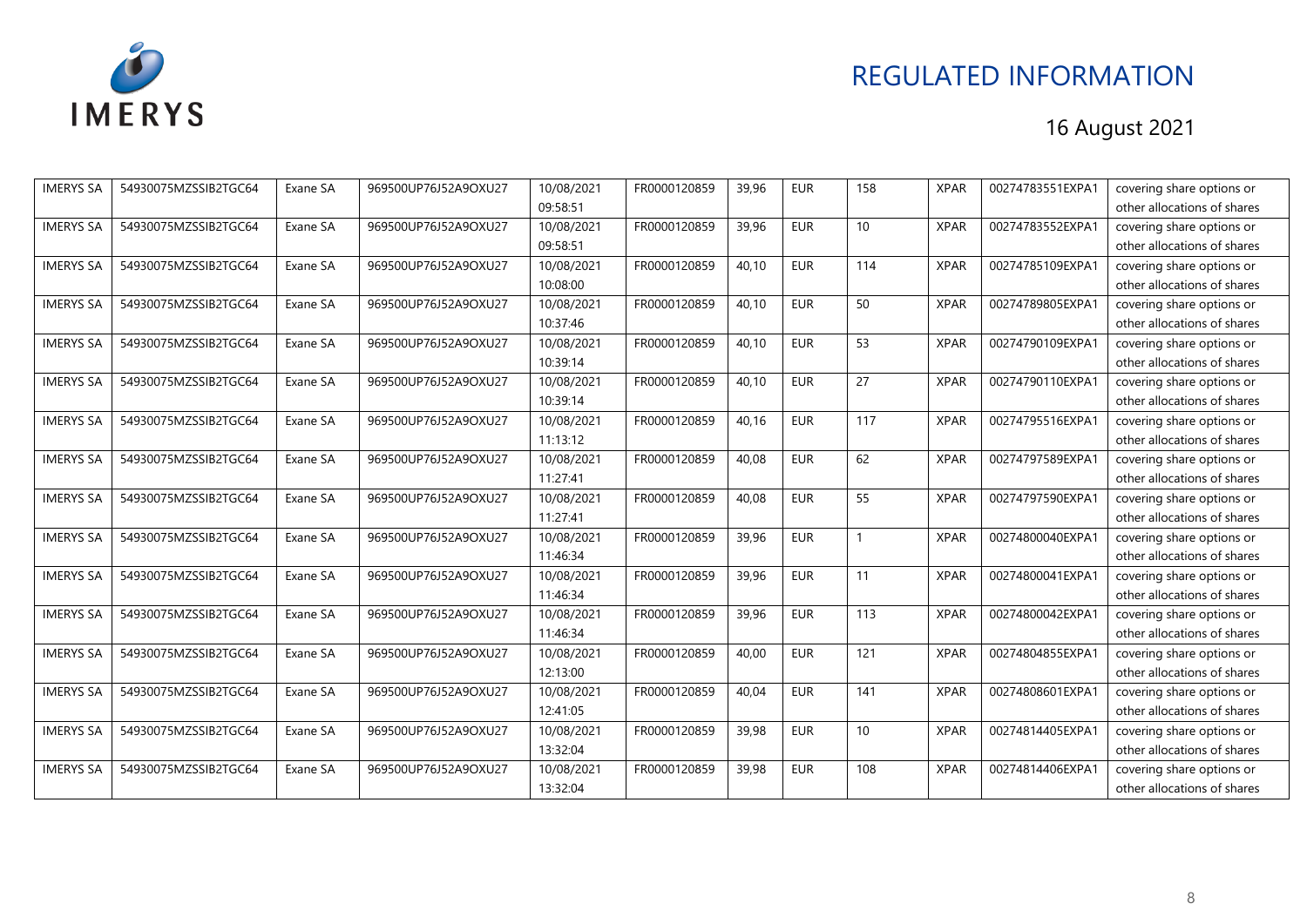

| <b>IMERYS SA</b> | 54930075MZSSIB2TGC64 | Exane SA | 969500UP76J52A9OXU27 | 10/08/2021 | FR0000120859 | 39,98 | <b>EUR</b> | 110 | <b>XPAR</b> | 00274819390EXPA1 | covering share options or   |
|------------------|----------------------|----------|----------------------|------------|--------------|-------|------------|-----|-------------|------------------|-----------------------------|
|                  |                      |          |                      | 14:14:37   |              |       |            |     |             |                  | other allocations of shares |
| <b>IMERYS SA</b> | 54930075MZSSIB2TGC64 | Exane SA | 969500UP76J52A9OXU27 | 10/08/2021 | FR0000120859 | 39,98 | <b>EUR</b> | 133 | <b>XPAR</b> | 00274820173EXPA1 | covering share options or   |
|                  |                      |          |                      | 14:21:48   |              |       |            |     |             |                  | other allocations of shares |
| <b>IMERYS SA</b> | 54930075MZSSIB2TGC64 | Exane SA | 969500UP76J52A9OXU27 | 10/08/2021 | FR0000120859 | 40,28 | <b>EUR</b> | 121 | <b>XPAR</b> | 00274826832EXPA1 | covering share options or   |
|                  |                      |          |                      | 15:11:00   |              |       |            |     |             |                  | other allocations of shares |
| <b>IMERYS SA</b> | 54930075MZSSIB2TGC64 | Exane SA | 969500UP76J52A9OXU27 | 10/08/2021 | FR0000120859 | 40,36 | <b>EUR</b> | 150 | <b>XPAR</b> | 00274828387EXPA1 | covering share options or   |
|                  |                      |          |                      | 15:19:08   |              |       |            |     |             |                  | other allocations of shares |
| <b>IMERYS SA</b> | 54930075MZSSIB2TGC64 | Exane SA | 969500UP76J52A9OXU27 | 10/08/2021 | FR0000120859 | 40,42 | <b>EUR</b> | 102 | <b>XPAR</b> | 00274833840EXPA1 | covering share options or   |
|                  |                      |          |                      | 15:36:02   |              |       |            |     |             |                  | other allocations of shares |
| <b>IMERYS SA</b> | 54930075MZSSIB2TGC64 | Exane SA | 969500UP76J52A9OXU27 | 10/08/2021 | FR0000120859 | 40,42 | <b>EUR</b> | 102 | <b>XPAR</b> | 00274843467EXPA1 | covering share options or   |
|                  |                      |          |                      | 16:05:06   |              |       |            |     |             |                  | other allocations of shares |
| <b>IMERYS SA</b> | 54930075MZSSIB2TGC64 | Exane SA | 969500UP76J52A9OXU27 | 10/08/2021 | FR0000120859 | 40,40 | <b>EUR</b> | 93  | <b>XPAR</b> | 00274843670EXPA1 | covering share options or   |
|                  |                      |          |                      | 16:05:47   |              |       |            |     |             |                  | other allocations of shares |
| <b>IMERYS SA</b> | 54930075MZSSIB2TGC64 | Exane SA | 969500UP76J52A9OXU27 | 10/08/2021 | FR0000120859 | 40.60 | <b>EUR</b> | 121 | <b>XPAR</b> | 00274847847EXPA1 | covering share options or   |
|                  |                      |          |                      | 16:17:13   |              |       |            |     |             |                  | other allocations of shares |
| <b>IMERYS SA</b> | 54930075MZSSIB2TGC64 | Exane SA | 969500UP76J52A9OXU27 | 10/08/2021 | FR0000120859 | 40.60 | <b>EUR</b> | 25  | <b>XPAR</b> | 00274847848EXPA1 | covering share options or   |
|                  |                      |          |                      | 16:17:13   |              |       |            |     |             |                  | other allocations of shares |
| <b>IMERYS SA</b> | 54930075MZSSIB2TGC64 | Exane SA | 969500UP76J52A9OXU27 | 10/08/2021 | FR0000120859 | 40,46 | <b>EUR</b> | 105 | <b>XPAR</b> | 00274852339EXPA1 | covering share options or   |
|                  |                      |          |                      | 16:33:04   |              |       |            |     |             |                  | other allocations of shares |
| <b>IMERYS SA</b> | 54930075MZSSIB2TGC64 | Exane SA | 969500UP76J52A9OXU27 | 10/08/2021 | FR0000120859 | 40,46 | <b>EUR</b> | 114 | <b>XPAR</b> | 00274856349EXPA1 | covering share options or   |
|                  |                      |          |                      | 16:43:55   |              |       |            |     |             |                  | other allocations of shares |
| <b>IMERYS SA</b> | 54930075MZSSIB2TGC64 | Exane SA | 969500UP76J52A9OXU27 | 10/08/2021 | FR0000120859 | 40,54 | <b>EUR</b> | 14  | <b>XPAR</b> | 00274859463EXPA1 | covering share options or   |
|                  |                      |          |                      | 16:52:30   |              |       |            |     |             |                  | other allocations of shares |
| <b>IMERYS SA</b> | 54930075MZSSIB2TGC64 | Exane SA | 969500UP76J52A9OXU27 | 10/08/2021 | FR0000120859 | 40,50 | <b>EUR</b> | 118 | <b>XPAR</b> | 00274860190EXPA1 | covering share options or   |
|                  |                      |          |                      | 16:54:24   |              |       |            |     |             |                  | other allocations of shares |
| <b>IMERYS SA</b> | 54930075MZSSIB2TGC64 | Exane SA | 969500UP76J52A9OXU27 | 10/08/2021 | FR0000120859 | 40,50 | <b>EUR</b> | 23  | <b>XPAR</b> | 00274860191EXPA1 | covering share options or   |
|                  |                      |          |                      | 16:54:24   |              |       |            |     |             |                  | other allocations of shares |
| <b>IMERYS SA</b> | 54930075MZSSIB2TGC64 | Exane SA | 969500UP76J52A9OXU27 | 10/08/2021 | FR0000120859 | 40,58 | <b>EUR</b> | 13  | <b>TQEX</b> | 00274868605EXPA1 | covering share options or   |
|                  |                      |          |                      | 17:19:28   |              |       |            |     |             |                  | other allocations of shares |
| <b>IMERYS SA</b> | 54930075MZSSIB2TGC64 | Exane SA | 969500UP76J52A9OXU27 | 10/08/2021 | FR0000120859 | 40,58 | <b>EUR</b> | 27  | <b>TQEX</b> | 00274868606EXPA1 | covering share options or   |
|                  |                      |          |                      | 17:19:28   |              |       |            |     |             |                  | other allocations of shares |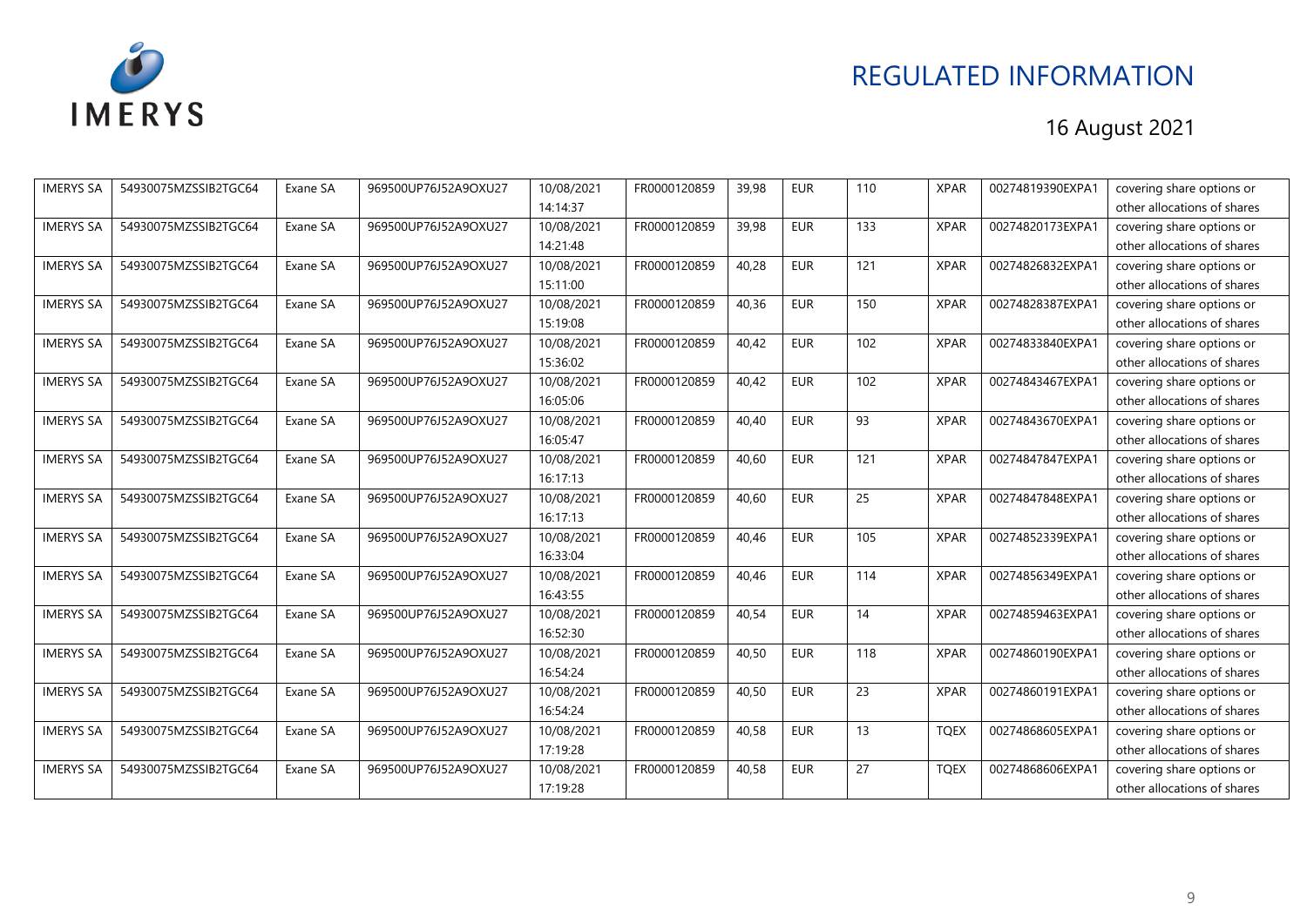

| <b>IMERYS SA</b> | 54930075MZSSIB2TGC64 | Exane SA | 969500UP76J52A9OXU27 | 10/08/2021 | FR0000120859 | 40,58 | <b>EUR</b> | 19  | <b>XPAR</b> | 00274868607EXPA1 | covering share options or   |
|------------------|----------------------|----------|----------------------|------------|--------------|-------|------------|-----|-------------|------------------|-----------------------------|
|                  |                      |          |                      | 17:19:28   |              |       |            |     |             |                  | other allocations of shares |
| <b>IMERYS SA</b> | 54930075MZSSIB2TGC64 | Exane SA | 969500UP76J52A9OXU27 | 10/08/2021 | FR0000120859 | 40,58 | <b>EUR</b> | 46  | <b>XPAR</b> | 00274868608EXPA1 | covering share options or   |
|                  |                      |          |                      | 17:19:28   |              |       |            |     |             |                  | other allocations of shares |
| <b>IMERYS SA</b> | 54930075MZSSIB2TGC64 | Exane SA | 969500UP76J52A9OXU27 | 10/08/2021 | FR0000120859 | 40,58 | <b>EUR</b> | 35  | <b>XPAR</b> | 00274868609EXPA1 | covering share options or   |
|                  |                      |          |                      | 17:19:28   |              |       |            |     |             |                  | other allocations of shares |
| <b>IMERYS SA</b> | 54930075MZSSIB2TGC64 | Exane SA | 969500UP76J52A9OXU27 | 11/08/2021 | FR0000120859 | 40,82 | <b>EUR</b> | 46  | <b>XPAR</b> | 00274878862EXPA1 | covering share options or   |
|                  |                      |          |                      | 09:02:16   |              |       |            |     |             |                  | other allocations of shares |
| <b>IMERYS SA</b> | 54930075MZSSIB2TGC64 | Exane SA | 969500UP76J52A9OXU27 | 11/08/2021 | FR0000120859 | 40,82 | <b>EUR</b> | 111 | <b>XPAR</b> | 00274878863EXPA1 | covering share options or   |
|                  |                      |          |                      | 09:02:16   |              |       |            |     |             |                  | other allocations of shares |
| <b>IMERYS SA</b> | 54930075MZSSIB2TGC64 | Exane SA | 969500UP76J52A9OXU27 | 11/08/2021 | FR0000120859 | 40.46 | <b>EUR</b> | 113 | <b>XPAR</b> | 00274880947EXPA1 | covering share options or   |
|                  |                      |          |                      | 09:14:21   |              |       |            |     |             |                  | other allocations of shares |
| <b>IMERYS SA</b> | 54930075MZSSIB2TGC64 | Exane SA | 969500UP76J52A9OXU27 | 11/08/2021 | FR0000120859 | 40,52 | <b>EUR</b> | 103 | <b>XPAR</b> | 00274889903EXPA1 | covering share options or   |
|                  |                      |          |                      | 09:47:03   |              |       |            |     |             |                  | other allocations of shares |
| <b>IMERYS SA</b> | 54930075MZSSIB2TGC64 | Exane SA | 969500UP76J52A9OXU27 | 11/08/2021 | FR0000120859 | 40,50 | <b>EUR</b> | 107 | <b>XPAR</b> | 00274890530EXPA1 | covering share options or   |
|                  |                      |          |                      | 09:49:23   |              |       |            |     |             |                  | other allocations of shares |
| <b>IMERYS SA</b> | 54930075MZSSIB2TGC64 | Exane SA | 969500UP76J52A9OXU27 | 11/08/2021 | FR0000120859 | 40,44 | <b>EUR</b> | 121 | <b>XPAR</b> | 00274894585EXPA1 | covering share options or   |
|                  |                      |          |                      | 10:05:32   |              |       |            |     |             |                  | other allocations of shares |
| <b>IMERYS SA</b> | 54930075MZSSIB2TGC64 | Exane SA | 969500UP76J52A9OXU27 | 11/08/2021 | FR0000120859 | 40.42 | <b>EUR</b> | 101 | <b>XPAR</b> | 00274898400EXPA1 | covering share options or   |
|                  |                      |          |                      | 10:22:41   |              |       |            |     |             |                  | other allocations of shares |
| <b>IMERYS SA</b> | 54930075MZSSIB2TGC64 | Exane SA | 969500UP76J52A9OXU27 | 11/08/2021 | FR0000120859 | 40,58 | <b>EUR</b> | 132 | <b>XPAR</b> | 00274905174EXPA1 | covering share options or   |
|                  |                      |          |                      | 10:56:03   |              |       |            |     |             |                  | other allocations of shares |
| <b>IMERYS SA</b> | 54930075MZSSIB2TGC64 | Exane SA | 969500UP76J52A9OXU27 | 11/08/2021 | FR0000120859 | 40,50 | <b>EUR</b> | 100 | <b>XPAR</b> | 00274907195EXPA1 | covering share options or   |
|                  |                      |          |                      | 11:06:21   |              |       |            |     |             |                  | other allocations of shares |
| <b>IMERYS SA</b> | 54930075MZSSIB2TGC64 | Exane SA | 969500UP76J52A9OXU27 | 11/08/2021 | FR0000120859 | 40,50 | <b>EUR</b> | 26  | <b>XPAR</b> | 00274907196EXPA1 | covering share options or   |
|                  |                      |          |                      | 11:06:21   |              |       |            |     |             |                  | other allocations of shares |
| <b>IMERYS SA</b> | 54930075MZSSIB2TGC64 | Exane SA | 969500UP76J52A9OXU27 | 11/08/2021 | FR0000120859 | 40,50 | <b>EUR</b> | 114 | <b>XPAR</b> | 00274918811EXPA1 | covering share options or   |
|                  |                      |          |                      | 11:57:39   |              |       |            |     |             |                  | other allocations of shares |
| <b>IMERYS SA</b> | 54930075MZSSIB2TGC64 | Exane SA | 969500UP76J52A9OXU27 | 11/08/2021 | FR0000120859 | 40,44 | <b>EUR</b> | 55  | <b>XPAR</b> | 00274921099EXPA1 | covering share options or   |
|                  |                      |          |                      | 12:08:14   |              |       |            |     |             |                  | other allocations of shares |
| <b>IMERYS SA</b> | 54930075MZSSIB2TGC64 | Exane SA | 969500UP76J52A9OXU27 | 11/08/2021 | FR0000120859 | 40,44 | <b>EUR</b> | 32  | <b>XPAR</b> | 00274921100EXPA1 | covering share options or   |
|                  |                      |          |                      | 12:08:14   |              |       |            |     |             |                  | other allocations of shares |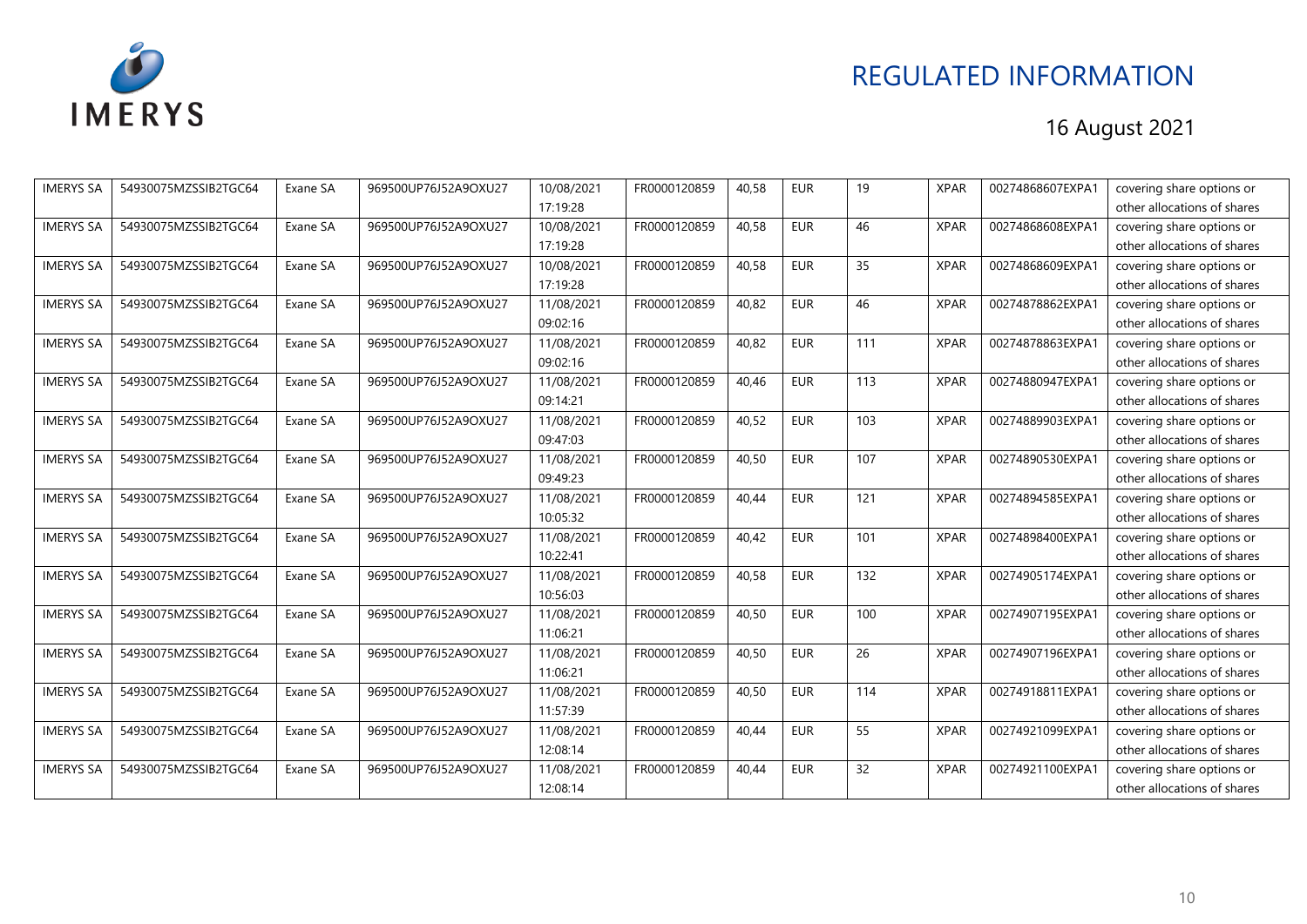

| <b>IMERYS SA</b> | 54930075MZSSIB2TGC64 | Exane SA | 969500UP76J52A9OXU27 | 11/08/2021 | FR0000120859 | 40,44 | <b>EUR</b> | 64                | <b>XPAR</b> | 00274921101EXPA1 | covering share options or   |
|------------------|----------------------|----------|----------------------|------------|--------------|-------|------------|-------------------|-------------|------------------|-----------------------------|
|                  |                      |          |                      | 12:08:14   |              |       |            |                   |             |                  | other allocations of shares |
| <b>IMERYS SA</b> | 54930075MZSSIB2TGC64 | Exane SA | 969500UP76J52A9OXU27 | 11/08/2021 | FR0000120859 | 40.28 | <b>EUR</b> | 148               | <b>XPAR</b> | 00274926254EXPA1 | covering share options or   |
|                  |                      |          |                      | 12:29:41   |              |       |            |                   |             |                  | other allocations of shares |
| <b>IMERYS SA</b> | 54930075MZSSIB2TGC64 | Exane SA | 969500UP76J52A9OXU27 | 11/08/2021 | FR0000120859 | 40,20 | <b>EUR</b> | 117               | <b>XPAR</b> | 00274935089EXPA1 | covering share options or   |
|                  |                      |          |                      | 13:09:25   |              |       |            |                   |             |                  | other allocations of shares |
| <b>IMERYS SA</b> | 54930075MZSSIB2TGC64 | Exane SA | 969500UP76J52A9OXU27 | 11/08/2021 | FR0000120859 | 40,16 | <b>EUR</b> | 151               | <b>XPAR</b> | 00274944902EXPA1 | covering share options or   |
|                  |                      |          |                      | 13:58:44   |              |       |            |                   |             |                  | other allocations of shares |
| <b>IMERYS SA</b> | 54930075MZSSIB2TGC64 | Exane SA | 969500UP76J52A9OXU27 | 11/08/2021 | FR0000120859 | 40.18 | <b>EUR</b> | 115               | <b>CEUX</b> | 00274950022EXPA1 | covering share options or   |
|                  |                      |          |                      | 14:22:06   |              |       |            |                   |             |                  | other allocations of shares |
| <b>IMERYS SA</b> | 54930075MZSSIB2TGC64 | Exane SA | 969500UP76J52A9OXU27 | 11/08/2021 | FR0000120859 | 40,36 | <b>EUR</b> | 100               | <b>XPAR</b> | 00274967420EXPA1 | covering share options or   |
|                  |                      |          |                      | 15:15:50   |              |       |            |                   |             |                  | other allocations of shares |
| <b>IMERYS SA</b> | 54930075MZSSIB2TGC64 | Exane SA | 969500UP76J52A9OXU27 | 11/08/2021 | FR0000120859 | 40,36 | <b>EUR</b> | 150               | <b>XPAR</b> | 00274967421EXPA1 | covering share options or   |
|                  |                      |          |                      | 15:15:50   |              |       |            |                   |             |                  | other allocations of shares |
| <b>IMERYS SA</b> | 54930075MZSSIB2TGC64 | Exane SA | 969500UP76J52A9OXU27 | 11/08/2021 | FR0000120859 | 40,36 | <b>EUR</b> | 21                | <b>XPAR</b> | 00274967422EXPA1 | covering share options or   |
|                  |                      |          |                      | 15:15:50   |              |       |            |                   |             |                  | other allocations of shares |
| <b>IMERYS SA</b> | 54930075MZSSIB2TGC64 | Exane SA | 969500UP76J52A9OXU27 | 11/08/2021 | FR0000120859 | 40,36 | <b>EUR</b> | 17                | <b>XPAR</b> | 00274967423EXPA1 | covering share options or   |
|                  |                      |          |                      | 15:15:50   |              |       |            |                   |             |                  | other allocations of shares |
| <b>IMERYS SA</b> | 54930075MZSSIB2TGC64 | Exane SA | 969500UP76J52A9OXU27 | 11/08/2021 | FR0000120859 | 40,34 | <b>EUR</b> | $\frac{165}{165}$ | <b>XPAR</b> | 00274982341EXPA1 | covering share options or   |
|                  |                      |          |                      | 15:53:09   |              |       |            |                   |             |                  | other allocations of shares |
| <b>IMERYS SA</b> | 54930075MZSSIB2TGC64 | Exane SA | 969500UP76J52A9OXU27 | 11/08/2021 | FR0000120859 | 40,36 | <b>EUR</b> | 50                | <b>XPAR</b> | 00274985765EXPA1 | covering share options or   |
|                  |                      |          |                      | 16:00:51   |              |       |            |                   |             |                  | other allocations of shares |
| <b>IMERYS SA</b> | 54930075MZSSIB2TGC64 | Exane SA | 969500UP76J52A9OXU27 | 11/08/2021 | FR0000120859 | 40,36 | <b>EUR</b> | 15                | <b>XPAR</b> | 00274985766EXPA1 | covering share options or   |
|                  |                      |          |                      | 16:00:51   |              |       |            |                   |             |                  | other allocations of shares |
| <b>IMERYS SA</b> | 54930075MZSSIB2TGC64 | Exane SA | 969500UP76J52A9OXU27 | 11/08/2021 | FR0000120859 | 40,36 | <b>EUR</b> | 116               | <b>XPAR</b> | 00274985767EXPA1 | covering share options or   |
|                  |                      |          |                      | 16:00:51   |              |       |            |                   |             |                  | other allocations of shares |
| <b>IMERYS SA</b> | 54930075MZSSIB2TGC64 | Exane SA | 969500UP76J52A9OXU27 | 11/08/2021 | FR0000120859 | 40,36 | <b>EUR</b> | 152               | <b>XPAR</b> | 00274995447EXPA1 | covering share options or   |
|                  |                      |          |                      | 16:22:54   |              |       |            |                   |             |                  | other allocations of shares |
| <b>IMERYS SA</b> | 54930075MZSSIB2TGC64 | Exane SA | 969500UP76J52A9OXU27 | 11/08/2021 | FR0000120859 | 40,36 | <b>EUR</b> | 145               | <b>XPAR</b> | 00275001190EXPA1 | covering share options or   |
|                  |                      |          |                      | 16:35:15   |              |       |            |                   |             |                  | other allocations of shares |
| <b>IMERYS SA</b> | 54930075MZSSIB2TGC64 | Exane SA | 969500UP76J52A9OXU27 | 11/08/2021 | FR0000120859 | 40,36 | <b>EUR</b> | 99                | <b>XPAR</b> | 00275013889EXPA1 | covering share options or   |
|                  |                      |          |                      | 17:02:59   |              |       |            |                   |             |                  | other allocations of shares |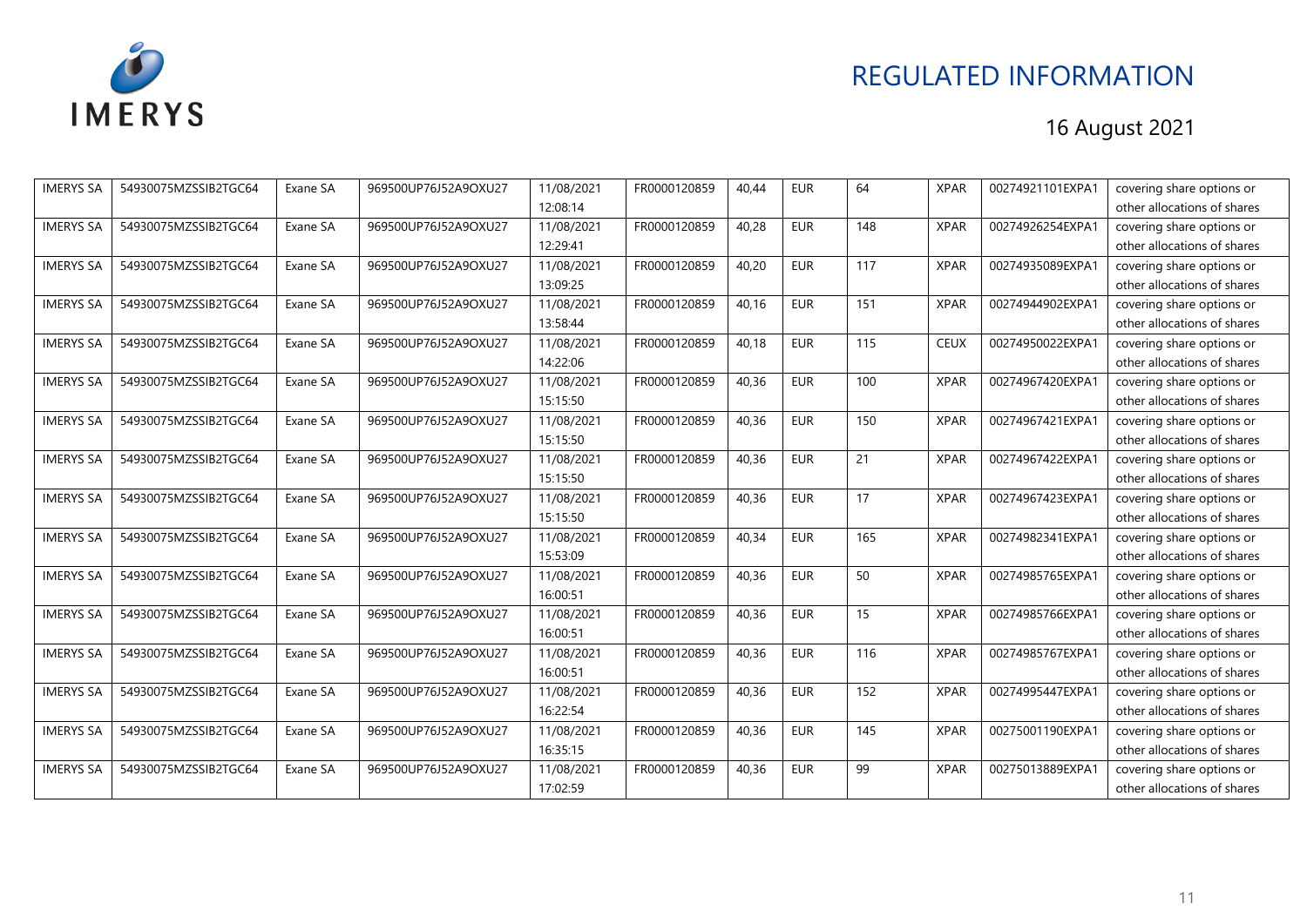

| <b>IMERYS SA</b> | 54930075MZSSIB2TGC64 | Exane SA | 969500UP76J52A9OXU27 | 11/08/2021 | FR0000120859 | 40,30 | <b>EUR</b> | 70  | <b>XPAR</b> | 00275014145EXPA1 | covering share options or   |
|------------------|----------------------|----------|----------------------|------------|--------------|-------|------------|-----|-------------|------------------|-----------------------------|
|                  |                      |          |                      | 17:03:17   |              |       |            |     |             |                  | other allocations of shares |
| <b>IMERYS SA</b> | 54930075MZSSIB2TGC64 | Exane SA | 969500UP76J52A9OXU27 | 11/08/2021 | FR0000120859 | 40,30 | <b>EUR</b> | 37  | <b>XPAR</b> | 00275014173EXPA1 | covering share options or   |
|                  |                      |          |                      | 17:03:19   |              |       |            |     |             |                  | other allocations of shares |
| <b>IMERYS SA</b> | 54930075MZSSIB2TGC64 | Exane SA | 969500UP76J52A9OXU27 | 11/08/2021 | FR0000120859 | 40,38 | <b>EUR</b> | 107 | <b>AQEU</b> | 00275022818EXPA1 | covering share options or   |
|                  |                      |          |                      | 17:19:29   |              |       |            |     |             |                  | other allocations of shares |
| <b>IMERYS SA</b> | 54930075MZSSIB2TGC64 | Exane SA | 969500UP76J52A9OXU27 | 11/08/2021 | FR0000120859 | 40,36 | <b>EUR</b> | 250 | <b>XPAR</b> | 00275026867EXPA1 | covering share options or   |
|                  |                      |          |                      | 17:26:07   |              |       |            |     |             |                  | other allocations of shares |
| <b>IMERYS SA</b> | 54930075MZSSIB2TGC64 | Exane SA | 969500UP76J52A9OXU27 | 11/08/2021 | FR0000120859 | 40,30 | <b>EUR</b> | 200 | <b>XPAR</b> | 00275027455EXPA1 | covering share options or   |
|                  |                      |          |                      | 17:27:01   |              |       |            |     |             |                  | other allocations of shares |
| <b>IMERYS SA</b> | 54930075MZSSIB2TGC64 | Exane SA | 969500UP76J52A9OXU27 | 11/08/2021 | FR0000120859 | 40,30 | <b>EUR</b> | 9   | <b>XPAR</b> | 00275027456EXPA1 | covering share options or   |
|                  |                      |          |                      | 17:27:01   |              |       |            |     |             |                  | other allocations of shares |
| <b>IMERYS SA</b> | 54930075MZSSIB2TGC64 | Exane SA | 969500UP76J52A9OXU27 | 11/08/2021 | FR0000120859 | 40,30 | <b>EUR</b> | 41  | <b>XPAR</b> | 00275027457EXPA1 | covering share options or   |
|                  |                      |          |                      | 17:27:01   |              |       |            |     |             |                  | other allocations of shares |
| <b>IMERYS SA</b> | 54930075MZSSIB2TGC64 | Exane SA | 969500UP76J52A9OXU27 | 12/08/2021 | FR0000120859 | 40,28 | <b>EUR</b> | 162 | <b>XPAR</b> | 00275040244EXPA1 | covering share options or   |
|                  |                      |          |                      | 09:01:55   |              |       |            |     |             |                  | other allocations of shares |
| <b>IMERYS SA</b> | 54930075MZSSIB2TGC64 | Exane SA | 969500UP76J52A9OXU27 | 12/08/2021 | FR0000120859 | 40,24 | <b>EUR</b> | 137 | <b>XPAR</b> | 00275042187EXPA1 | covering share options or   |
|                  |                      |          |                      | 09:14:31   |              |       |            |     |             |                  | other allocations of shares |
| <b>IMERYS SA</b> | 54930075MZSSIB2TGC64 | Exane SA | 969500UP76J52A9OXU27 | 12/08/2021 | FR0000120859 | 40,18 | <b>EUR</b> | 116 | <b>XPAR</b> | 00275043612EXPA1 | covering share options or   |
|                  |                      |          |                      | 09:21:36   |              |       |            |     |             |                  | other allocations of shares |
| <b>IMERYS SA</b> | 54930075MZSSIB2TGC64 | Exane SA | 969500UP76J52A9OXU27 | 12/08/2021 | FR0000120859 | 40,24 | <b>EUR</b> | 91  | <b>XPAR</b> | 00275045556EXPA1 | covering share options or   |
|                  |                      |          |                      | 09:33:53   |              |       |            |     |             |                  | other allocations of shares |
| <b>IMERYS SA</b> | 54930075MZSSIB2TGC64 | Exane SA | 969500UP76J52A9OXU27 | 12/08/2021 | FR0000120859 | 40,24 | <b>EUR</b> | 55  | <b>XPAR</b> | 00275045557EXPA1 | covering share options or   |
|                  |                      |          |                      | 09:33:53   |              |       |            |     |             |                  | other allocations of shares |
| <b>IMERYS SA</b> | 54930075MZSSIB2TGC64 | Exane SA | 969500UP76J52A9OXU27 | 12/08/2021 | FR0000120859 | 40,32 | <b>EUR</b> | 125 | AQEU        | 00275049555EXPA1 | covering share options or   |
|                  |                      |          |                      | 09:56:50   |              |       |            |     |             |                  | other allocations of shares |
| <b>IMERYS SA</b> | 54930075MZSSIB2TGC64 | Exane SA | 969500UP76J52A9OXU27 | 12/08/2021 | FR0000120859 | 40,32 | <b>EUR</b> | 38  | <b>AQEU</b> | 00275049556EXPA1 | covering share options or   |
|                  |                      |          |                      | 09:56:50   |              |       |            |     |             |                  | other allocations of shares |
| <b>IMERYS SA</b> | 54930075MZSSIB2TGC64 | Exane SA | 969500UP76J52A9OXU27 | 12/08/2021 | FR0000120859 | 40.32 | <b>EUR</b> | 11  | <b>CEUX</b> | 00275049554EXPA1 | covering share options or   |
|                  |                      |          |                      | 09:56:50   |              |       |            |     |             |                  | other allocations of shares |
| <b>IMERYS SA</b> | 54930075MZSSIB2TGC64 | Exane SA | 969500UP76J52A9OXU27 | 12/08/2021 | FR0000120859 | 40,40 | <b>EUR</b> | 145 | <b>XPAR</b> | 00275050061EXPA1 | covering share options or   |
|                  |                      |          |                      | 09:59:42   |              |       |            |     |             |                  | other allocations of shares |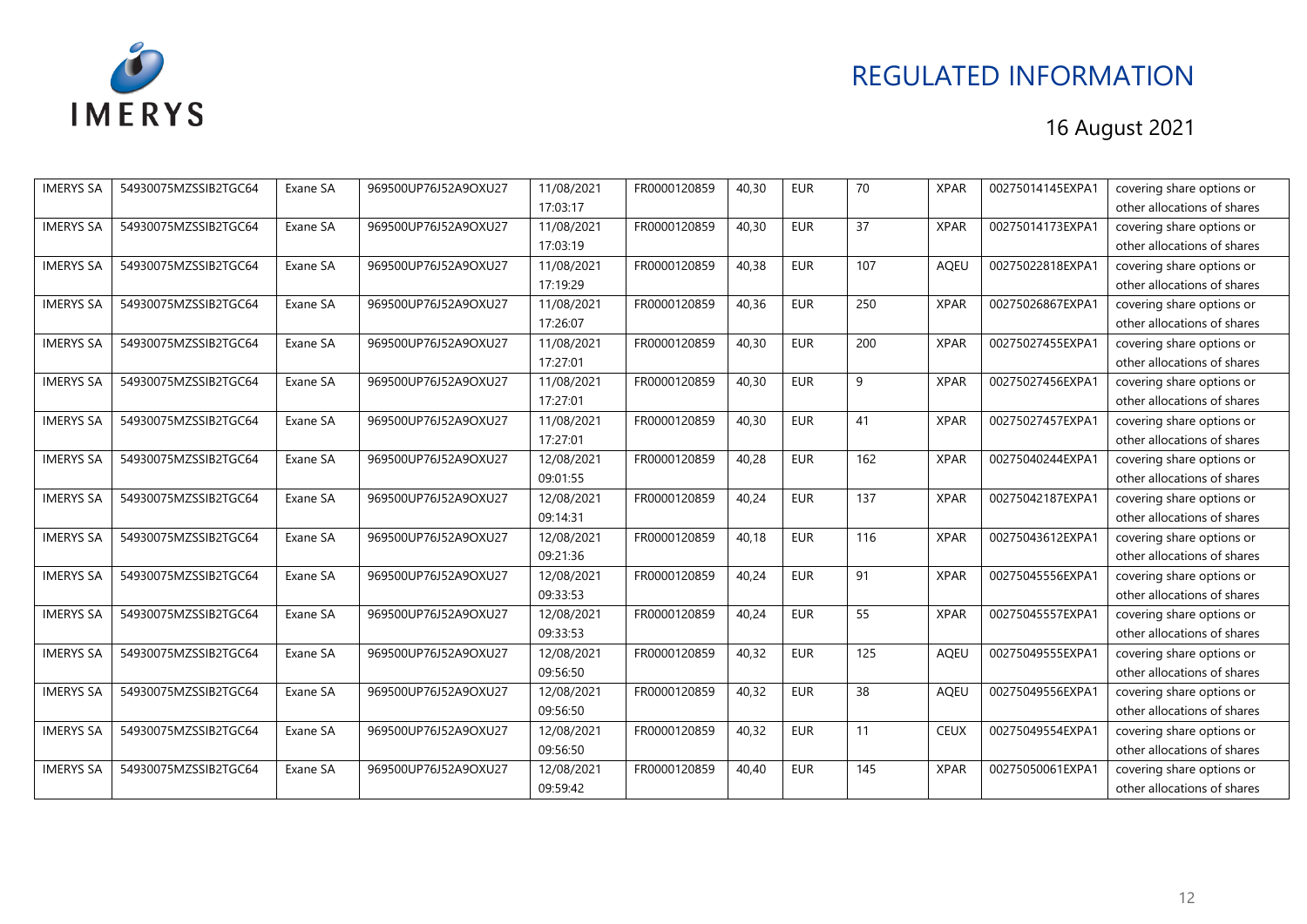

| <b>IMERYS SA</b> | 54930075MZSSIB2TGC64 | Exane SA | 969500UP76J52A9OXU27 | 12/08/2021 | FR0000120859 | 40,30 | <b>EUR</b> | 135 | <b>XPAR</b> | 00275052871EXPA1 | covering share options or   |
|------------------|----------------------|----------|----------------------|------------|--------------|-------|------------|-----|-------------|------------------|-----------------------------|
|                  |                      |          |                      | 10:16:20   |              |       |            |     |             |                  | other allocations of shares |
| <b>IMERYS SA</b> | 54930075MZSSIB2TGC64 | Exane SA | 969500UP76J52A9OXU27 | 12/08/2021 | FR0000120859 | 40,30 | <b>EUR</b> | 16  | <b>XPAR</b> | 00275052872EXPA1 | covering share options or   |
|                  |                      |          |                      | 10:16:20   |              |       |            |     |             |                  | other allocations of shares |
| <b>IMERYS SA</b> | 54930075MZSSIB2TGC64 | Exane SA | 969500UP76J52A9OXU27 | 12/08/2021 | FR0000120859 | 40,30 | <b>EUR</b> | 125 | <b>XPAR</b> | 00275055242EXPA1 | covering share options or   |
|                  |                      |          |                      | 10:31:38   |              |       |            |     |             |                  | other allocations of shares |
| <b>IMERYS SA</b> | 54930075MZSSIB2TGC64 | Exane SA | 969500UP76J52A9OXU27 | 12/08/2021 | FR0000120859 | 40,30 | <b>EUR</b> | 11  | <b>XPAR</b> | 00275055246EXPA1 | covering share options or   |
|                  |                      |          |                      | 10:31:43   |              |       |            |     |             |                  | other allocations of shares |
| <b>IMERYS SA</b> | 54930075MZSSIB2TGC64 | Exane SA | 969500UP76J52A9OXU27 | 12/08/2021 | FR0000120859 | 40,22 | <b>EUR</b> | 65  | <b>XPAR</b> | 00275057440EXPA1 | covering share options or   |
|                  |                      |          |                      | 10:48:19   |              |       |            |     |             |                  | other allocations of shares |
| <b>IMERYS SA</b> | 54930075MZSSIB2TGC64 | Exane SA | 969500UP76J52A9OXU27 | 12/08/2021 | FR0000120859 | 40,22 | <b>EUR</b> | 56  | <b>XPAR</b> | 00275057441EXPA1 | covering share options or   |
|                  |                      |          |                      | 10:48:19   |              |       |            |     |             |                  | other allocations of shares |
| <b>IMERYS SA</b> | 54930075MZSSIB2TGC64 | Exane SA | 969500UP76J52A9OXU27 | 12/08/2021 | FR0000120859 | 40,28 | <b>EUR</b> | 15  | AQEU        | 00275061863EXPA1 | covering share options or   |
|                  |                      |          |                      | 11:18:03   |              |       |            |     |             |                  | other allocations of shares |
| <b>IMERYS SA</b> | 54930075MZSSIB2TGC64 | Exane SA | 969500UP76J52A9OXU27 | 12/08/2021 | FR0000120859 | 40,28 | <b>EUR</b> | 3   | <b>AOEU</b> | 00275061864EXPA1 | covering share options or   |
|                  |                      |          |                      | 11:18:03   |              |       |            |     |             |                  | other allocations of shares |
| <b>IMERYS SA</b> | 54930075MZSSIB2TGC64 | Exane SA | 969500UP76J52A9OXU27 | 12/08/2021 | FR0000120859 | 40,30 | <b>EUR</b> | 299 | <b>XPAR</b> | 00275062184EXPA1 | covering share options or   |
|                  |                      |          |                      | 11:20:13   |              |       |            |     |             |                  | other allocations of shares |
| <b>IMERYS SA</b> | 54930075MZSSIB2TGC64 | Exane SA | 969500UP76J52A9OXU27 | 12/08/2021 | FR0000120859 | 40,28 | <b>EUR</b> | 188 | <b>XPAR</b> | 00275066650EXPA1 | covering share options or   |
|                  |                      |          |                      | 11:50:01   |              |       |            |     |             |                  | other allocations of shares |
| <b>IMERYS SA</b> | 54930075MZSSIB2TGC64 | Exane SA | 969500UP76J52A9OXU27 | 12/08/2021 | FR0000120859 | 40,24 | <b>EUR</b> | 38  | <b>XPAR</b> | 00275068966EXPA1 | covering share options or   |
|                  |                      |          |                      | 12:03:54   |              |       |            |     |             |                  | other allocations of shares |
| <b>IMERYS SA</b> | 54930075MZSSIB2TGC64 | Exane SA | 969500UP76J52A9OXU27 | 12/08/2021 | FR0000120859 | 40,24 | <b>EUR</b> | 99  | <b>XPAR</b> | 00275068967EXPA1 | covering share options or   |
|                  |                      |          |                      | 12:03:54   |              |       |            |     |             |                  | other allocations of shares |
| <b>IMERYS SA</b> | 54930075MZSSIB2TGC64 | Exane SA | 969500UP76J52A9OXU27 | 12/08/2021 | FR0000120859 | 40,26 | <b>EUR</b> | 150 | <b>XPAR</b> | 00275071832EXPA1 | covering share options or   |
|                  |                      |          |                      | 12:27:39   |              |       |            |     |             |                  | other allocations of shares |
| <b>IMERYS SA</b> | 54930075MZSSIB2TGC64 | Exane SA | 969500UP76J52A9OXU27 | 12/08/2021 | FR0000120859 | 40,32 | <b>EUR</b> | 36  | <b>XPAR</b> | 00275078015EXPA1 | covering share options or   |
|                  |                      |          |                      | 13:21:19   |              |       |            |     |             |                  | other allocations of shares |
| <b>IMERYS SA</b> | 54930075MZSSIB2TGC64 | Exane SA | 969500UP76J52A9OXU27 | 12/08/2021 | FR0000120859 | 40,28 | <b>EUR</b> | 70  | <b>XPAR</b> | 00275078566EXPA1 | covering share options or   |
|                  |                      |          |                      | 13:26:53   |              |       |            |     |             |                  | other allocations of shares |
| <b>IMERYS SA</b> | 54930075MZSSIB2TGC64 | Exane SA | 969500UP76J52A9OXU27 | 12/08/2021 | FR0000120859 | 40,28 | <b>EUR</b> | 52  | <b>XPAR</b> | 00275078567EXPA1 | covering share options or   |
|                  |                      |          |                      | 13:26:53   |              |       |            |     |             |                  | other allocations of shares |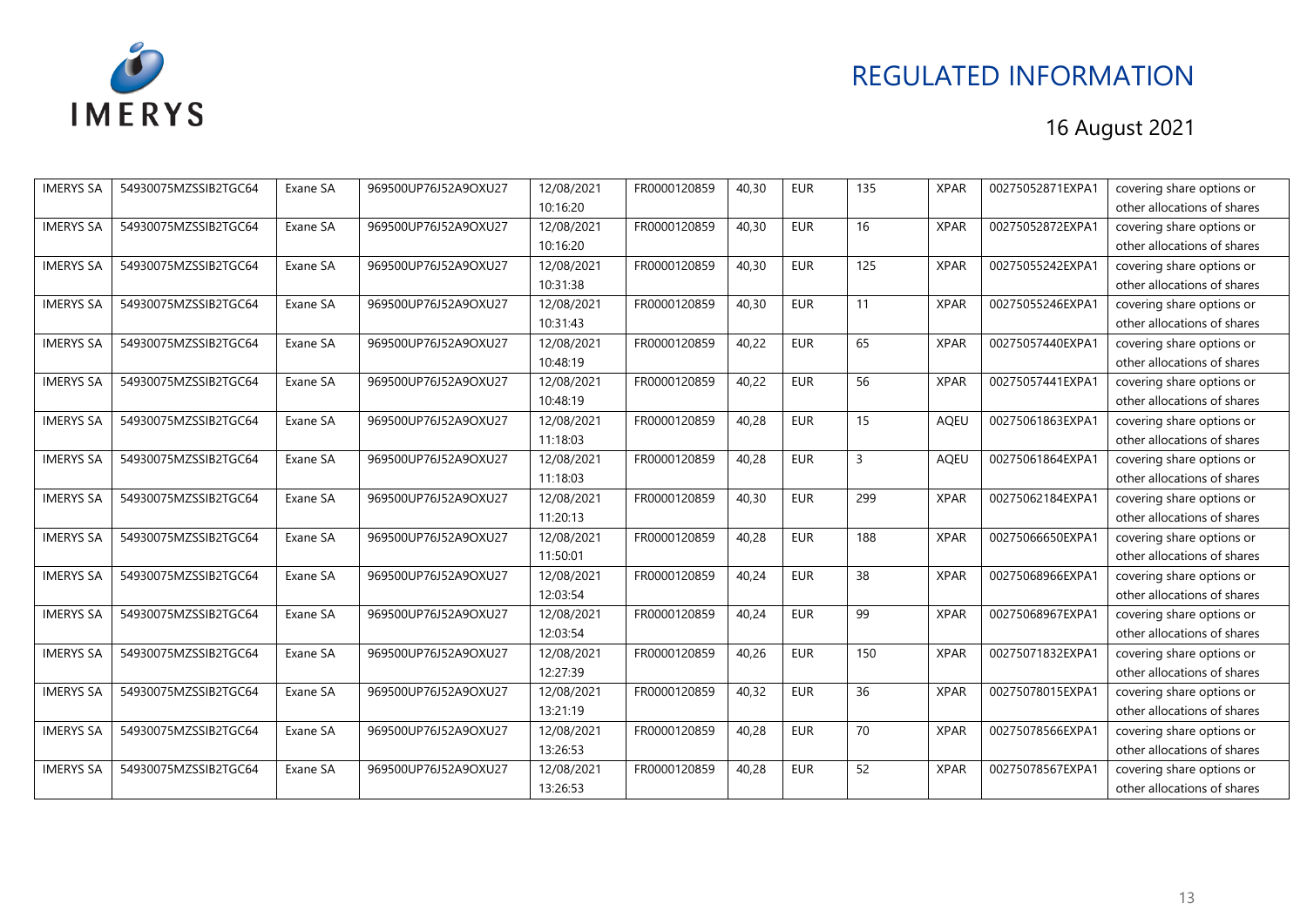

| <b>IMERYS SA</b> | 54930075MZSSIB2TGC64 | Exane SA | 969500UP76J52A9OXU27 | 12/08/2021 | FR0000120859 | 40,26 | <b>EUR</b> | 121            | <b>XPAR</b> | 00275078608EXPA1 | covering share options or   |
|------------------|----------------------|----------|----------------------|------------|--------------|-------|------------|----------------|-------------|------------------|-----------------------------|
|                  |                      |          |                      | 13:27:22   |              |       |            |                |             |                  | other allocations of shares |
| <b>IMERYS SA</b> | 54930075MZSSIB2TGC64 | Exane SA | 969500UP76J52A9OXU27 | 12/08/2021 | FR0000120859 | 40,28 | <b>EUR</b> | 104            | <b>XPAR</b> | 00275079598EXPA1 | covering share options or   |
|                  |                      |          |                      | 13:37:39   |              |       |            |                |             |                  | other allocations of shares |
| <b>IMERYS SA</b> | 54930075MZSSIB2TGC64 | Exane SA | 969500UP76J52A9OXU27 | 12/08/2021 | FR0000120859 | 40,26 | <b>EUR</b> | 50             | AQEU        | 00275083295EXPA1 | covering share options or   |
|                  |                      |          |                      | 14:12:00   |              |       |            |                |             |                  | other allocations of shares |
| <b>IMERYS SA</b> | 54930075MZSSIB2TGC64 | Exane SA | 969500UP76J52A9OXU27 | 12/08/2021 | FR0000120859 | 40,26 | <b>EUR</b> | 56             | AQEU        | 00275083296EXPA1 | covering share options or   |
|                  |                      |          |                      | 14:12:00   |              |       |            |                |             |                  | other allocations of shares |
| <b>IMERYS SA</b> | 54930075MZSSIB2TGC64 | Exane SA | 969500UP76J52A9OXU27 | 12/08/2021 | FR0000120859 | 40,22 | <b>EUR</b> | 63             | <b>XPAR</b> | 00275083997EXPA1 | covering share options or   |
|                  |                      |          |                      | 14:16:07   |              |       |            |                |             |                  | other allocations of shares |
| <b>IMERYS SA</b> | 54930075MZSSIB2TGC64 | Exane SA | 969500UP76J52A9OXU27 | 12/08/2021 | FR0000120859 | 40,24 | <b>EUR</b> | 106            | <b>CEUX</b> | 00275087061EXPA1 | covering share options or   |
|                  |                      |          |                      | 14:36:24   |              |       |            |                |             |                  | other allocations of shares |
| <b>IMERYS SA</b> | 54930075MZSSIB2TGC64 | Exane SA | 969500UP76J52A9OXU27 | 12/08/2021 | FR0000120859 | 40,28 | <b>EUR</b> | 40             | <b>CEUX</b> | 00275089818EXPA1 | covering share options or   |
|                  |                      |          |                      | 14:50:49   |              |       |            |                |             |                  | other allocations of shares |
| <b>IMERYS SA</b> | 54930075MZSSIB2TGC64 | Exane SA | 969500UP76J52A9OXU27 | 12/08/2021 | FR0000120859 | 40,28 | <b>EUR</b> | 40             | <b>CEUX</b> | 00275089819EXPA1 | covering share options or   |
|                  |                      |          |                      | 14:50:49   |              |       |            |                |             |                  | other allocations of shares |
| <b>IMERYS SA</b> | 54930075MZSSIB2TGC64 | Exane SA | 969500UP76J52A9OXU27 | 12/08/2021 | FR0000120859 | 40,28 | <b>EUR</b> | 104            | <b>CEUX</b> | 00275089820EXPA1 | covering share options or   |
|                  |                      |          |                      | 14:50:49   |              |       |            |                |             |                  | other allocations of shares |
| <b>IMERYS SA</b> | 54930075MZSSIB2TGC64 | Exane SA | 969500UP76J52A9OXU27 | 12/08/2021 | FR0000120859 | 40,28 | <b>EUR</b> | 62             | <b>CEUX</b> | 00275089821EXPA1 | covering share options or   |
|                  |                      |          |                      | 14:50:49   |              |       |            |                |             |                  | other allocations of shares |
| <b>IMERYS SA</b> | 54930075MZSSIB2TGC64 | Exane SA | 969500UP76J52A9OXU27 | 12/08/2021 | FR0000120859 | 40,28 | <b>EUR</b> | $\overline{3}$ | <b>CEUX</b> | 00275089822EXPA1 | covering share options or   |
|                  |                      |          |                      | 14:50:49   |              |       |            |                |             |                  | other allocations of shares |
| <b>IMERYS SA</b> | 54930075MZSSIB2TGC64 | Exane SA | 969500UP76J52A9OXU27 | 12/08/2021 | FR0000120859 | 40,28 | <b>EUR</b> | 37             | <b>CEUX</b> | 00275089824EXPA1 | covering share options or   |
|                  |                      |          |                      | 14:50:49   |              |       |            |                |             |                  | other allocations of shares |
| <b>IMERYS SA</b> | 54930075MZSSIB2TGC64 | Exane SA | 969500UP76J52A9OXU27 | 12/08/2021 | FR0000120859 | 40,28 | <b>EUR</b> | 14             | <b>XPAR</b> | 00275089823EXPA1 | covering share options or   |
|                  |                      |          |                      | 14:50:49   |              |       |            |                |             |                  | other allocations of shares |
| <b>IMERYS SA</b> | 54930075MZSSIB2TGC64 | Exane SA | 969500UP76J52A9OXU27 | 12/08/2021 | FR0000120859 | 40,28 | <b>EUR</b> | 28             | <b>AQEU</b> | 00275096795EXPA1 | covering share options or   |
|                  |                      |          |                      | 15:24:42   |              |       |            |                |             |                  | other allocations of shares |
| <b>IMERYS SA</b> | 54930075MZSSIB2TGC64 | Exane SA | 969500UP76J52A9OXU27 | 12/08/2021 | FR0000120859 | 40,28 | <b>EUR</b> | 14             | <b>XPAR</b> | 00275096796EXPA1 | covering share options or   |
|                  |                      |          |                      | 15:24:42   |              |       |            |                |             |                  | other allocations of shares |
| <b>IMERYS SA</b> | 54930075MZSSIB2TGC64 | Exane SA | 969500UP76J52A9OXU27 | 12/08/2021 | FR0000120859 | 40,28 | <b>EUR</b> | 100            | <b>XPAR</b> | 00275096797EXPA1 | covering share options or   |
|                  |                      |          |                      | 15:24:42   |              |       |            |                |             |                  | other allocations of shares |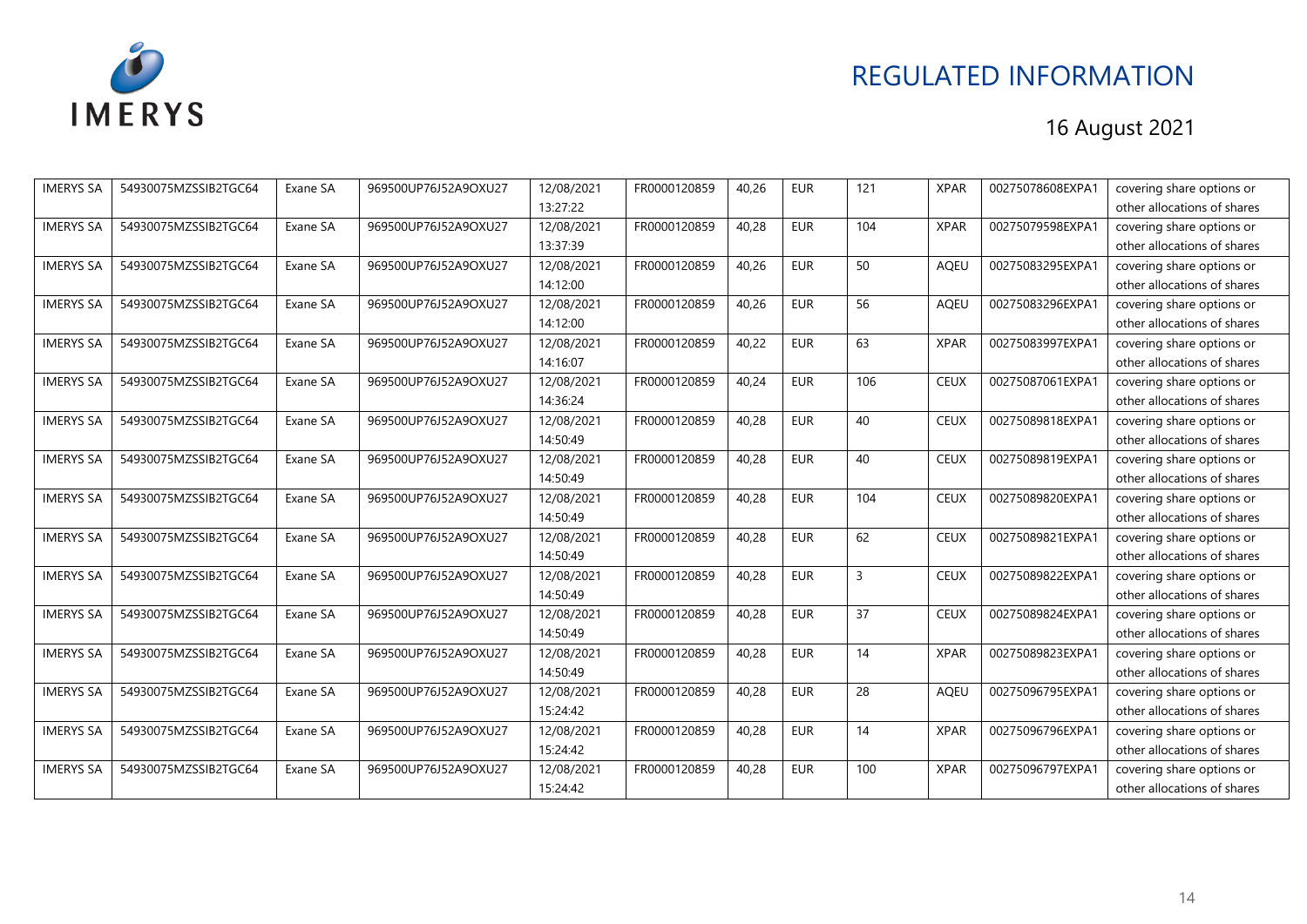

| <b>IMERYS SA</b> | 54930075MZSSIB2TGC64 | Exane SA | 969500UP76J52A9OXU27 | 12/08/2021 | FR0000120859 | 40,28 | <b>EUR</b> | 90  | <b>XPAR</b> | 00275096798EXPA1 | covering share options or   |
|------------------|----------------------|----------|----------------------|------------|--------------|-------|------------|-----|-------------|------------------|-----------------------------|
|                  |                      |          |                      | 15:24:42   |              |       |            |     |             |                  | other allocations of shares |
| <b>IMERYS SA</b> | 54930075MZSSIB2TGC64 | Exane SA | 969500UP76J52A9OXU27 | 12/08/2021 | FR0000120859 | 40,30 | <b>EUR</b> | 33  | <b>AOEU</b> | 00275103558EXPA1 | covering share options or   |
|                  |                      |          |                      | 15:42:48   |              |       |            |     |             |                  | other allocations of shares |
| <b>IMERYS SA</b> | 54930075MZSSIB2TGC64 | Exane SA | 969500UP76J52A9OXU27 | 12/08/2021 | FR0000120859 | 40,30 | <b>EUR</b> | 102 | <b>XPAR</b> | 00275103559EXPA1 | covering share options or   |
|                  |                      |          |                      | 15:42:48   |              |       |            |     |             |                  | other allocations of shares |
| <b>IMERYS SA</b> | 54930075MZSSIB2TGC64 | Exane SA | 969500UP76J52A9OXU27 | 12/08/2021 | FR0000120859 | 40,30 | <b>EUR</b> | 9   | <b>XPAR</b> | 00275103560EXPA1 | covering share options or   |
|                  |                      |          |                      | 15:42:48   |              |       |            |     |             |                  | other allocations of shares |
| <b>IMERYS SA</b> | 54930075MZSSIB2TGC64 | Exane SA | 969500UP76J52A9OXU27 | 12/08/2021 | FR0000120859 | 40,28 | <b>EUR</b> | 108 | <b>XPAR</b> | 00275103730EXPA1 | covering share options or   |
|                  |                      |          |                      | 15:43:12   |              |       |            |     |             |                  | other allocations of shares |
| <b>IMERYS SA</b> | 54930075MZSSIB2TGC64 | Exane SA | 969500UP76J52A9OXU27 | 12/08/2021 | FR0000120859 | 40,20 | <b>EUR</b> | 101 | <b>XPAR</b> | 00275105890EXPA1 | covering share options or   |
|                  |                      |          |                      | 15:50:46   |              |       |            |     |             |                  | other allocations of shares |
| <b>IMERYS SA</b> | 54930075MZSSIB2TGC64 | Exane SA | 969500UP76J52A9OXU27 | 12/08/2021 | FR0000120859 | 40,18 | <b>EUR</b> | 100 | <b>XPAR</b> | 00275107269EXPA1 | covering share options or   |
|                  |                      |          |                      | 15:55:34   |              |       |            |     |             |                  | other allocations of shares |
| <b>IMERYS SA</b> | 54930075MZSSIB2TGC64 | Exane SA | 969500UP76J52A9OXU27 | 12/08/2021 | FR0000120859 | 40,20 | <b>EUR</b> | 82  | <b>XPAR</b> | 00275111509EXPA1 | covering share options or   |
|                  |                      |          |                      | 16:08:43   |              |       |            |     |             |                  | other allocations of shares |
| <b>IMERYS SA</b> | 54930075MZSSIB2TGC64 | Exane SA | 969500UP76J52A9OXU27 | 12/08/2021 | FR0000120859 | 40,22 | <b>EUR</b> | 132 | <b>XPAR</b> | 00275114380EXPA1 | covering share options or   |
|                  |                      |          |                      | 16:16:46   |              |       |            |     |             |                  | other allocations of shares |
| <b>IMERYS SA</b> | 54930075MZSSIB2TGC64 | Exane SA | 969500UP76J52A9OXU27 | 12/08/2021 | FR0000120859 | 40,22 | <b>EUR</b> |     | <b>CEUX</b> | 00275118977EXPA1 | covering share options or   |
|                  |                      |          |                      | 16:29:47   |              |       |            |     |             |                  | other allocations of shares |
| <b>IMERYS SA</b> | 54930075MZSSIB2TGC64 | Exane SA | 969500UP76J52A9OXU27 | 12/08/2021 | FR0000120859 | 40,24 | <b>EUR</b> | 39  | <b>TQEX</b> | 00275118978EXPA1 | covering share options or   |
|                  |                      |          |                      | 16:29:47   |              |       |            |     |             |                  | other allocations of shares |
| <b>IMERYS SA</b> | 54930075MZSSIB2TGC64 | Exane SA | 969500UP76J52A9OXU27 | 12/08/2021 | FR0000120859 | 40,24 | <b>EUR</b> | 100 | <b>TQEX</b> | 00275118979EXPA1 | covering share options or   |
|                  |                      |          |                      | 16:29:47   |              |       |            |     |             |                  | other allocations of shares |
| <b>IMERYS SA</b> | 54930075MZSSIB2TGC64 | Exane SA | 969500UP76J52A9OXU27 | 12/08/2021 | FR0000120859 | 40,24 | <b>EUR</b> | 34  | <b>TQEX</b> | 00275118980EXPA1 | covering share options or   |
|                  |                      |          |                      | 16:29:47   |              |       |            |     |             |                  | other allocations of shares |
| <b>IMERYS SA</b> | 54930075MZSSIB2TGC64 | Exane SA | 969500UP76J52A9OXU27 | 12/08/2021 | FR0000120859 | 40,22 | <b>EUR</b> | 94  | <b>XPAR</b> | 00275118976EXPA1 | covering share options or   |
|                  |                      |          |                      | 16:29:47   |              |       |            |     |             |                  | other allocations of shares |
| <b>IMERYS SA</b> | 54930075MZSSIB2TGC64 | Exane SA | 969500UP76J52A9OXU27 | 12/08/2021 | FR0000120859 | 40,20 | <b>EUR</b> | 87  | <b>XPAR</b> | 00275120542EXPA1 | covering share options or   |
|                  |                      |          |                      | 16:34:12   |              |       |            |     |             |                  | other allocations of shares |
| <b>IMERYS SA</b> | 54930075MZSSIB2TGC64 | Exane SA | 969500UP76J52A9OXU27 | 12/08/2021 | FR0000120859 | 40,20 | <b>EUR</b> | 49  | <b>XPAR</b> | 00275124517EXPA1 | covering share options or   |
|                  |                      |          |                      | 16:47:05   |              |       |            |     |             |                  | other allocations of shares |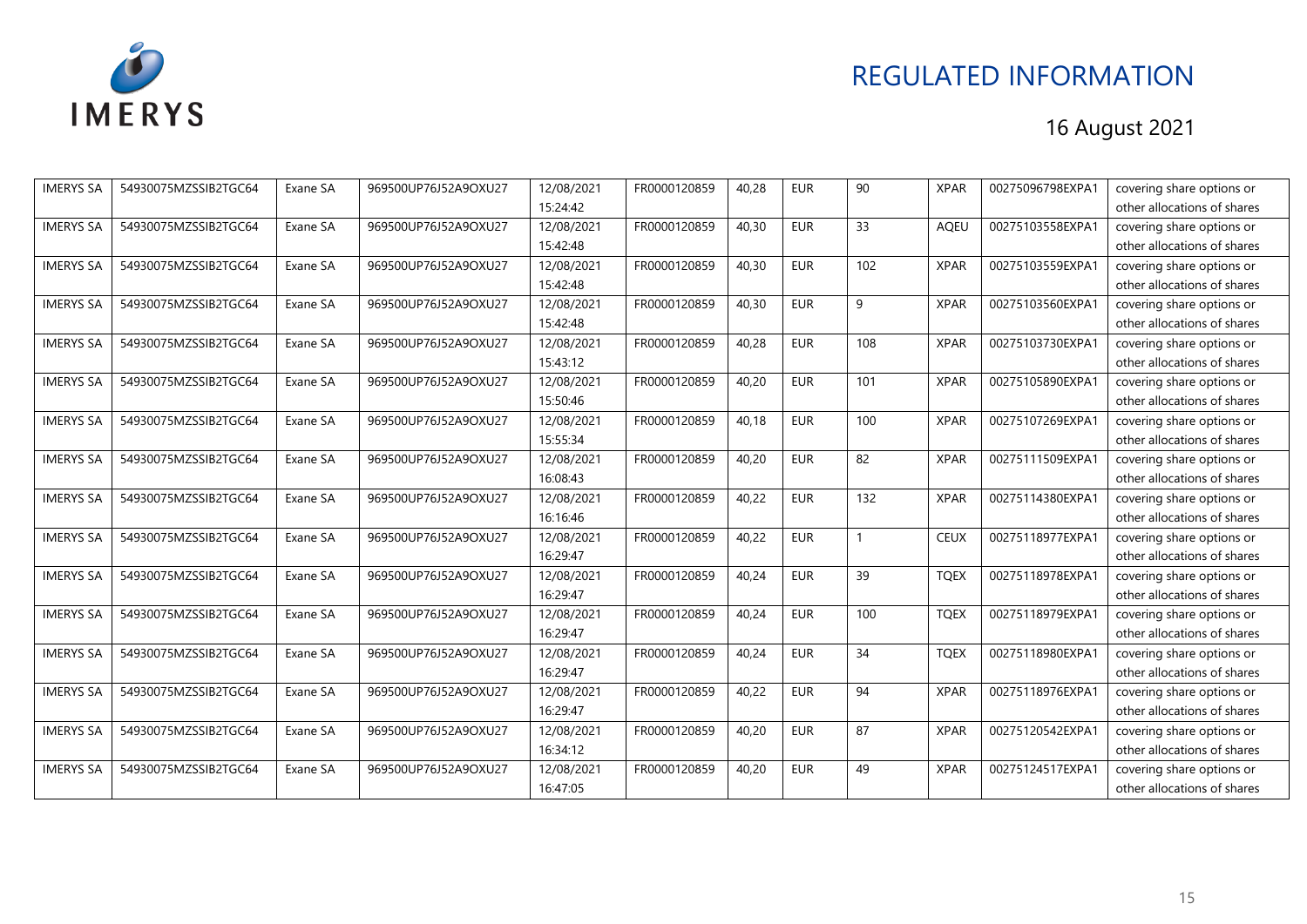

| <b>IMERYS SA</b> | 54930075MZSSIB2TGC64 | Exane SA | 969500UP76J52A9OXU27 | 12/08/2021 | FR0000120859 | 40,20 | <b>EUR</b> | 89             | <b>XPAR</b> | 00275124518EXPA1 | covering share options or   |
|------------------|----------------------|----------|----------------------|------------|--------------|-------|------------|----------------|-------------|------------------|-----------------------------|
|                  |                      |          |                      | 16:47:05   |              |       |            |                |             |                  | other allocations of shares |
| <b>IMERYS SA</b> | 54930075MZSSIB2TGC64 | Exane SA | 969500UP76J52A9OXU27 | 12/08/2021 | FR0000120859 | 40.18 | <b>EUR</b> | 92             | <b>XPAR</b> | 00275126297EXPA1 | covering share options or   |
|                  |                      |          |                      | 16:51:47   |              |       |            |                |             |                  | other allocations of shares |
| <b>IMERYS SA</b> | 54930075MZSSIB2TGC64 | Exane SA | 969500UP76J52A9OXU27 | 12/08/2021 | FR0000120859 | 40,24 | <b>EUR</b> | 58             | <b>CEUX</b> | 00275132141EXPA1 | covering share options or   |
|                  |                      |          |                      | 17:07:55   |              |       |            |                |             |                  | other allocations of shares |
| <b>IMERYS SA</b> | 54930075MZSSIB2TGC64 | Exane SA | 969500UP76J52A9OXU27 | 12/08/2021 | FR0000120859 | 40,24 | <b>EUR</b> | 138            | <b>CEUX</b> | 00275132142EXPA1 | covering share options or   |
|                  |                      |          |                      | 17:07:55   |              |       |            |                |             |                  | other allocations of shares |
| <b>IMERYS SA</b> | 54930075MZSSIB2TGC64 | Exane SA | 969500UP76J52A9OXU27 | 12/08/2021 | FR0000120859 | 40,24 | <b>EUR</b> | 65             | <b>CEUX</b> | 00275132143EXPA1 | covering share options or   |
|                  |                      |          |                      | 17:07:55   |              |       |            |                |             |                  | other allocations of shares |
| <b>IMERYS SA</b> | 54930075MZSSIB2TGC64 | Exane SA | 969500UP76J52A9OXU27 | 12/08/2021 | FR0000120859 | 40,22 | <b>EUR</b> | 76             | <b>XPAR</b> | 00275132923EXPA1 | covering share options or   |
|                  |                      |          |                      | 17:10:15   |              |       |            |                |             |                  | other allocations of shares |
| <b>IMERYS SA</b> | 54930075MZSSIB2TGC64 | Exane SA | 969500UP76J52A9OXU27 | 12/08/2021 | FR0000120859 | 40,20 | <b>EUR</b> | 36             | <b>XPAR</b> | 00275137370EXPA1 | covering share options or   |
|                  |                      |          |                      | 17:22:50   |              |       |            |                |             |                  | other allocations of shares |
| <b>IMERYS SA</b> | 54930075MZSSIB2TGC64 | Exane SA | 969500UP76J52A9OXU27 | 12/08/2021 | FR0000120859 | 40,22 | <b>EUR</b> | 9              | <b>XPAR</b> | 00275137998EXPA1 | covering share options or   |
|                  |                      |          |                      | 17:24:33   |              |       |            |                |             |                  | other allocations of shares |
| <b>IMERYS SA</b> | 54930075MZSSIB2TGC64 | Exane SA | 969500UP76J52A9OXU27 | 12/08/2021 | FR0000120859 | 40,22 | <b>EUR</b> | $\overline{c}$ | <b>XPAR</b> | 00275138000EXPA1 | covering share options or   |
|                  |                      |          |                      | 17:24:33   |              |       |            |                |             |                  | other allocations of shares |
| <b>IMERYS SA</b> | 54930075MZSSIB2TGC64 | Exane SA | 969500UP76J52A9OXU27 | 13/08/2021 | FR0000120859 | 40,22 | <b>EUR</b> | 102            | <b>XPAR</b> | 00275148893EXPA1 | covering share options or   |
|                  |                      |          |                      | 09:03:01   |              |       |            |                |             |                  | other allocations of shares |
| <b>IMERYS SA</b> | 54930075MZSSIB2TGC64 | Exane SA | 969500UP76J52A9OXU27 | 13/08/2021 | FR0000120859 | 40,22 | <b>EUR</b> | 20             | <b>XPAR</b> | 00275148894EXPA1 | covering share options or   |
|                  |                      |          |                      | 09:03:01   |              |       |            |                |             |                  | other allocations of shares |
| <b>IMERYS SA</b> | 54930075MZSSIB2TGC64 | Exane SA | 969500UP76J52A9OXU27 | 13/08/2021 | FR0000120859 | 40,30 | <b>EUR</b> | 166            | <b>XPAR</b> | 00275150694EXPA1 | covering share options or   |
|                  |                      |          |                      | 09:15:49   |              |       |            |                |             |                  | other allocations of shares |
| <b>IMERYS SA</b> | 54930075MZSSIB2TGC64 | Exane SA | 969500UP76J52A9OXU27 | 13/08/2021 | FR0000120859 | 40,26 | <b>EUR</b> | 23             | <b>XPAR</b> | 00275152206EXPA1 | covering share options or   |
|                  |                      |          |                      | 09:29:37   |              |       |            |                |             |                  | other allocations of shares |
| <b>IMERYS SA</b> | 54930075MZSSIB2TGC64 | Exane SA | 969500UP76J52A9OXU27 | 13/08/2021 | FR0000120859 | 40,26 | <b>EUR</b> | 99             | <b>XPAR</b> | 00275152207EXPA1 | covering share options or   |
|                  |                      |          |                      | 09:29:37   |              |       |            |                |             |                  | other allocations of shares |
| <b>IMERYS SA</b> | 54930075MZSSIB2TGC64 | Exane SA | 969500UP76J52A9OXU27 | 13/08/2021 | FR0000120859 | 40,28 | <b>EUR</b> | 40             | <b>TQEX</b> | 00275152990EXPA1 | covering share options or   |
|                  |                      |          |                      | 09:35:12   |              |       |            |                |             |                  | other allocations of shares |
| <b>IMERYS SA</b> | 54930075MZSSIB2TGC64 | Exane SA | 969500UP76J52A9OXU27 | 13/08/2021 | FR0000120859 | 40,28 | <b>EUR</b> | 93             | <b>TQEX</b> | 00275152991EXPA1 | covering share options or   |
|                  |                      |          |                      | 09:35:12   |              |       |            |                |             |                  | other allocations of shares |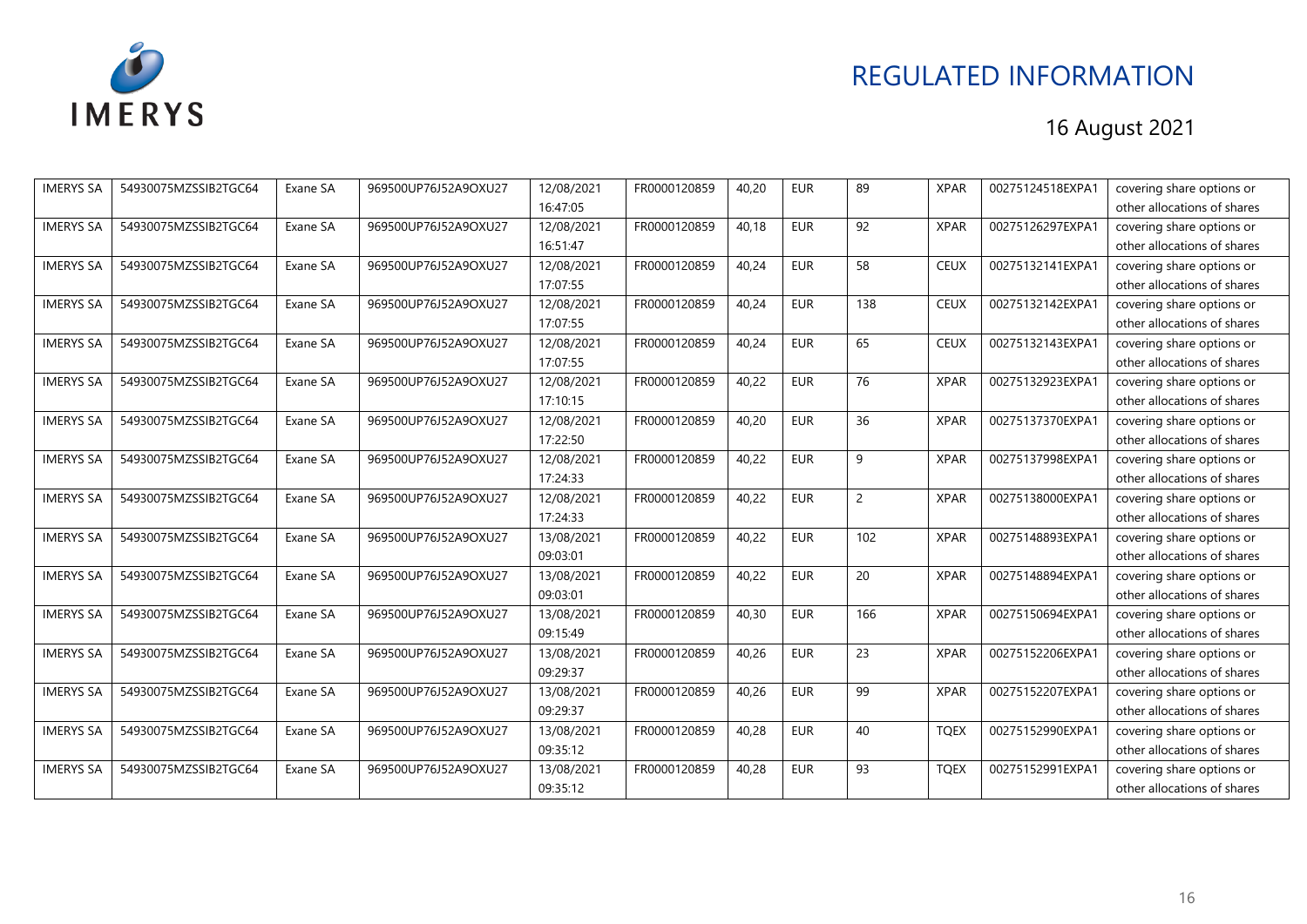

| <b>IMERYS SA</b> | 54930075MZSSIB2TGC64 | Exane SA | 969500UP76J52A9OXU27 | 13/08/2021 | FR0000120859 | 40,28 | <b>EUR</b> | 17             | <b>XPAR</b> | 00275155490EXPA1 | covering share options or   |
|------------------|----------------------|----------|----------------------|------------|--------------|-------|------------|----------------|-------------|------------------|-----------------------------|
|                  |                      |          |                      | 09:51:13   |              |       |            |                |             |                  | other allocations of shares |
| <b>IMERYS SA</b> | 54930075MZSSIB2TGC64 | Exane SA | 969500UP76J52A9OXU27 | 13/08/2021 | FR0000120859 | 40,36 | <b>EUR</b> | 125            | <b>AOEU</b> | 00275156394EXPA1 | covering share options or   |
|                  |                      |          |                      | 09:56:35   |              |       |            |                |             |                  | other allocations of shares |
| <b>IMERYS SA</b> | 54930075MZSSIB2TGC64 | Exane SA | 969500UP76J52A9OXU27 | 13/08/2021 | FR0000120859 | 40,36 | <b>EUR</b> | 70             | AQEU        | 00275156395EXPA1 | covering share options or   |
|                  |                      |          |                      | 09:56:35   |              |       |            |                |             |                  | other allocations of shares |
| <b>IMERYS SA</b> | 54930075MZSSIB2TGC64 | Exane SA | 969500UP76J52A9OXU27 | 13/08/2021 | FR0000120859 | 40,36 | <b>EUR</b> | 81             | <b>XPAR</b> | 00275156393EXPA1 | covering share options or   |
|                  |                      |          |                      | 09:56:35   |              |       |            |                |             |                  | other allocations of shares |
| <b>IMERYS SA</b> | 54930075MZSSIB2TGC64 | Exane SA | 969500UP76J52A9OXU27 | 13/08/2021 | FR0000120859 | 40,36 | <b>EUR</b> | $\overline{7}$ | <b>XPAR</b> | 00275156400EXPA1 | covering share options or   |
|                  |                      |          |                      | 09:56:36   |              |       |            |                |             |                  | other allocations of shares |
| <b>IMERYS SA</b> | 54930075MZSSIB2TGC64 | Exane SA | 969500UP76J52A9OXU27 | 13/08/2021 | FR0000120859 | 40,28 | <b>EUR</b> | 5              | <b>XPAR</b> | 00275159726EXPA1 | covering share options or   |
|                  |                      |          |                      | 10:17:56   |              |       |            |                |             |                  | other allocations of shares |
| <b>IMERYS SA</b> | 54930075MZSSIB2TGC64 | Exane SA | 969500UP76J52A9OXU27 | 13/08/2021 | FR0000120859 | 40,28 | <b>EUR</b> | 115            | <b>XPAR</b> | 00275160147EXPA1 | covering share options or   |
|                  |                      |          |                      | 10:20:30   |              |       |            |                |             |                  | other allocations of shares |
| <b>IMERYS SA</b> | 54930075MZSSIB2TGC64 | Exane SA | 969500UP76J52A9OXU27 | 13/08/2021 | FR0000120859 | 40,28 | <b>EUR</b> | 49             | <b>XPAR</b> | 00275162275EXPA1 | covering share options or   |
|                  |                      |          |                      | 10:38:01   |              |       |            |                |             |                  | other allocations of shares |
| <b>IMERYS SA</b> | 54930075MZSSIB2TGC64 | Exane SA | 969500UP76J52A9OXU27 | 13/08/2021 | FR0000120859 | 40,28 | <b>EUR</b> | 10             | <b>XPAR</b> | 00275162276EXPA1 | covering share options or   |
|                  |                      |          |                      | 10:38:01   |              |       |            |                |             |                  | other allocations of shares |
| <b>IMERYS SA</b> | 54930075MZSSIB2TGC64 | Exane SA | 969500UP76J52A9OXU27 | 13/08/2021 | FR0000120859 | 40,28 | <b>EUR</b> | 103            | <b>XPAR</b> | 00275162277EXPA1 | covering share options or   |
|                  |                      |          |                      | 10:38:01   |              |       |            |                |             |                  | other allocations of shares |
| <b>IMERYS SA</b> | 54930075MZSSIB2TGC64 | Exane SA | 969500UP76J52A9OXU27 | 13/08/2021 | FR0000120859 | 40,28 | <b>EUR</b> | 34             | <b>XPAR</b> | 00275165180EXPA1 | covering share options or   |
|                  |                      |          |                      | 10:58:36   |              |       |            |                |             |                  | other allocations of shares |
| <b>IMERYS SA</b> | 54930075MZSSIB2TGC64 | Exane SA | 969500UP76J52A9OXU27 | 13/08/2021 | FR0000120859 | 40,28 | <b>EUR</b> | 100            | <b>XPAR</b> | 00275165181EXPA1 | covering share options or   |
|                  |                      |          |                      | 10:58:36   |              |       |            |                |             |                  | other allocations of shares |
| <b>IMERYS SA</b> | 54930075MZSSIB2TGC64 | Exane SA | 969500UP76J52A9OXU27 | 13/08/2021 | FR0000120859 | 40,28 | <b>EUR</b> | 100            | <b>XPAR</b> | 00275165182EXPA1 | covering share options or   |
|                  |                      |          |                      | 10:58:36   |              |       |            |                |             |                  | other allocations of shares |
| <b>IMERYS SA</b> | 54930075MZSSIB2TGC64 | Exane SA | 969500UP76J52A9OXU27 | 13/08/2021 | FR0000120859 | 40,28 | <b>EUR</b> | 34             | <b>XPAR</b> | 00275165183EXPA1 | covering share options or   |
|                  |                      |          |                      | 10:58:36   |              |       |            |                |             |                  | other allocations of shares |
| <b>IMERYS SA</b> | 54930075MZSSIB2TGC64 | Exane SA | 969500UP76J52A9OXU27 | 13/08/2021 | FR0000120859 | 40,26 | <b>EUR</b> | 87             | <b>XPAR</b> | 00275168593EXPA1 | covering share options or   |
|                  |                      |          |                      | 11:24:06   |              |       |            |                |             |                  | other allocations of shares |
| <b>IMERYS SA</b> | 54930075MZSSIB2TGC64 | Exane SA | 969500UP76J52A9OXU27 | 13/08/2021 | FR0000120859 | 40,28 | <b>EUR</b> | 53             | <b>XPAR</b> | 00275171021EXPA1 | covering share options or   |
|                  |                      |          |                      | 11:40:48   |              |       |            |                |             |                  | other allocations of shares |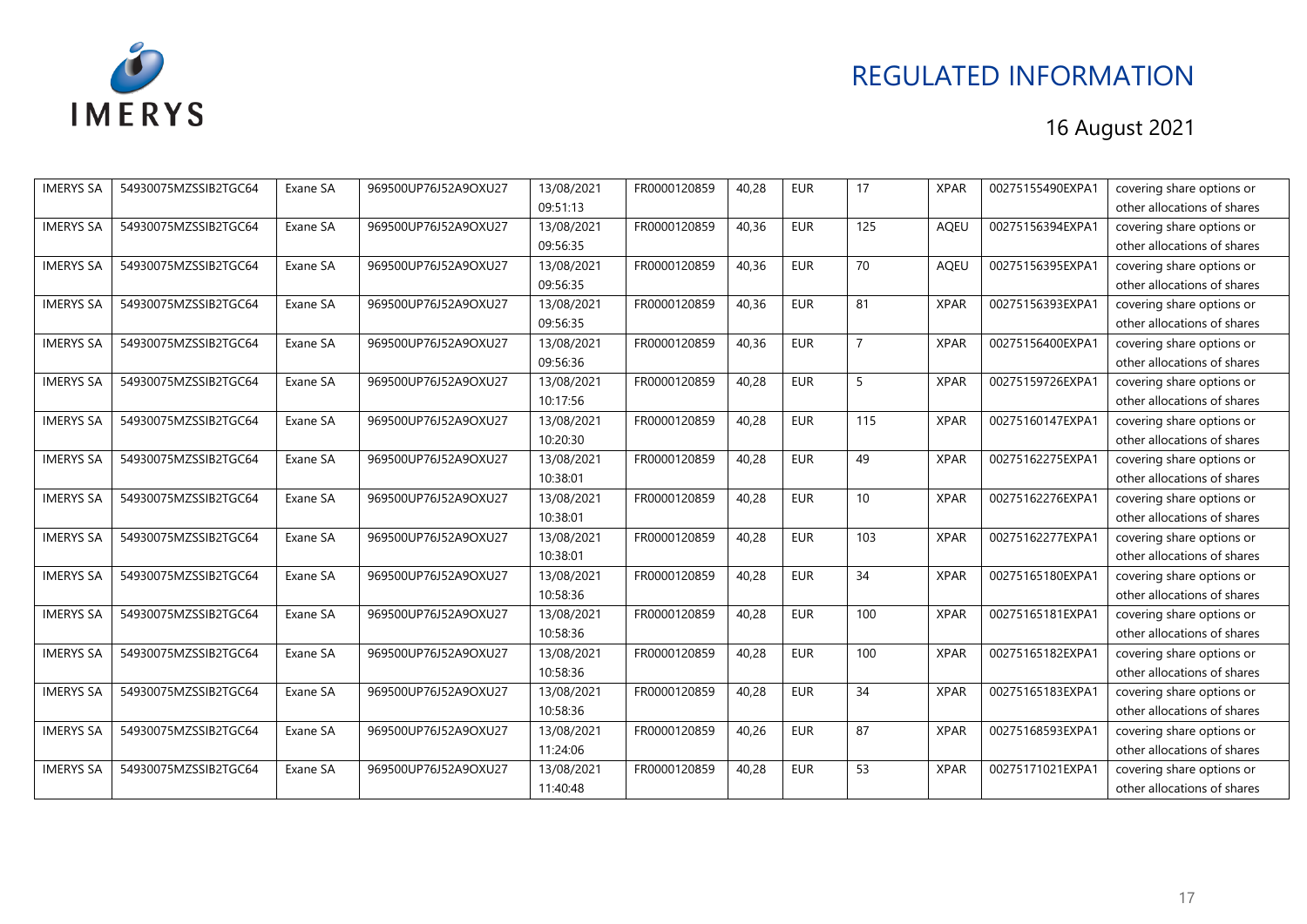

| <b>IMERYS SA</b> | 54930075MZSSIB2TGC64 | Exane SA | 969500UP76J52A9OXU27 | 13/08/2021 | FR0000120859 | 40,28 | <b>EUR</b> | 113 | <b>XPAR</b> | 00275171022EXPA1 | covering share options or   |
|------------------|----------------------|----------|----------------------|------------|--------------|-------|------------|-----|-------------|------------------|-----------------------------|
|                  |                      |          |                      | 11:40:48   |              |       |            |     |             |                  | other allocations of shares |
| <b>IMERYS SA</b> | 54930075MZSSIB2TGC64 | Exane SA | 969500UP76J52A9OXU27 | 13/08/2021 | FR0000120859 | 40,24 | <b>EUR</b> | 78  | <b>XPAR</b> | 00275173080EXPA1 | covering share options or   |
|                  |                      |          |                      | 11:52:41   |              |       |            |     |             |                  | other allocations of shares |
| <b>IMERYS SA</b> | 54930075MZSSIB2TGC64 | Exane SA | 969500UP76J52A9OXU27 | 13/08/2021 | FR0000120859 | 40,26 | <b>EUR</b> | 135 | <b>XPAR</b> | 00275175692EXPA1 | covering share options or   |
|                  |                      |          |                      | 12:05:11   |              |       |            |     |             |                  | other allocations of shares |
| <b>IMERYS SA</b> | 54930075MZSSIB2TGC64 | Exane SA | 969500UP76J52A9OXU27 | 13/08/2021 | FR0000120859 | 40,26 | <b>EUR</b> | 9   | <b>XPAR</b> | 00275175693EXPA1 | covering share options or   |
|                  |                      |          |                      | 12:05:11   |              |       |            |     |             |                  | other allocations of shares |
| <b>IMERYS SA</b> | 54930075MZSSIB2TGC64 | Exane SA | 969500UP76J52A9OXU27 | 13/08/2021 | FR0000120859 | 40,20 | <b>EUR</b> | 117 | <b>XPAR</b> | 00275178049EXPA1 | covering share options or   |
|                  |                      |          |                      | 12:24:23   |              |       |            |     |             |                  | other allocations of shares |
| <b>IMERYS SA</b> | 54930075MZSSIB2TGC64 | Exane SA | 969500UP76J52A9OXU27 | 13/08/2021 | FR0000120859 | 40,28 | <b>EUR</b> | 90  | <b>XPAR</b> | 00275182162EXPA1 | covering share options or   |
|                  |                      |          |                      | 13:00:49   |              |       |            |     |             |                  | other allocations of shares |
| <b>IMERYS SA</b> | 54930075MZSSIB2TGC64 | Exane SA | 969500UP76J52A9OXU27 | 13/08/2021 | FR0000120859 | 40,28 | <b>EUR</b> |     | <b>XPAR</b> | 00275182652EXPA1 | covering share options or   |
|                  |                      |          |                      | 13:04:11   |              |       |            |     |             |                  | other allocations of shares |
| <b>IMERYS SA</b> | 54930075MZSSIB2TGC64 | Exane SA | 969500UP76J52A9OXU27 | 13/08/2021 | FR0000120859 | 40,28 | <b>EUR</b> | 100 | <b>XPAR</b> | 00275182653EXPA1 | covering share options or   |
|                  |                      |          |                      | 13:04:11   |              |       |            |     |             |                  | other allocations of shares |
| <b>IMERYS SA</b> | 54930075MZSSIB2TGC64 | Exane SA | 969500UP76J52A9OXU27 | 13/08/2021 | FR0000120859 | 40,28 | <b>EUR</b> | 5   | <b>XPAR</b> | 00275182654EXPA1 | covering share options or   |
|                  |                      |          |                      | 13:04:11   |              |       |            |     |             |                  | other allocations of shares |
| <b>IMERYS SA</b> | 54930075MZSSIB2TGC64 | Exane SA | 969500UP76J52A9OXU27 | 13/08/2021 | FR0000120859 | 40,24 | <b>EUR</b> | 81  | <b>XPAR</b> | 00275182820EXPA1 | covering share options or   |
|                  |                      |          |                      | 13:05:27   |              |       |            |     |             |                  | other allocations of shares |
| <b>IMERYS SA</b> | 54930075MZSSIB2TGC64 | Exane SA | 969500UP76J52A9OXU27 | 13/08/2021 | FR0000120859 | 40,24 | <b>EUR</b> | 39  | <b>XPAR</b> | 00275182821EXPA1 | covering share options or   |
|                  |                      |          |                      | 13:05:27   |              |       |            |     |             |                  | other allocations of shares |
| <b>IMERYS SA</b> | 54930075MZSSIB2TGC64 | Exane SA | 969500UP76J52A9OXU27 | 13/08/2021 | FR0000120859 | 40,28 | <b>EUR</b> | 173 | <b>XPAR</b> | 00275190198EXPA1 | covering share options or   |
|                  |                      |          |                      | 14:15:13   |              |       |            |     |             |                  | other allocations of shares |
| <b>IMERYS SA</b> | 54930075MZSSIB2TGC64 | Exane SA | 969500UP76J52A9OXU27 | 13/08/2021 | FR0000120859 | 40,26 | <b>EUR</b> | 95  | AQEU        | 00275190202EXPA1 | covering share options or   |
|                  |                      |          |                      | 14:15:18   |              |       |            |     |             |                  | other allocations of shares |
| <b>IMERYS SA</b> | 54930075MZSSIB2TGC64 | Exane SA | 969500UP76J52A9OXU27 | 13/08/2021 | FR0000120859 | 40,20 | <b>EUR</b> | 134 | <b>XPAR</b> | 00275191853EXPA1 | covering share options or   |
|                  |                      |          |                      | 14:28:04   |              |       |            |     |             |                  | other allocations of shares |
| <b>IMERYS SA</b> | 54930075MZSSIB2TGC64 | Exane SA | 969500UP76J52A9OXU27 | 13/08/2021 | FR0000120859 | 40,20 | <b>EUR</b> | 132 | <b>XPAR</b> | 00275192951EXPA1 | covering share options or   |
|                  |                      |          |                      | 14:36:45   |              |       |            |     |             |                  | other allocations of shares |
| <b>IMERYS SA</b> | 54930075MZSSIB2TGC64 | Exane SA | 969500UP76J52A9OXU27 | 13/08/2021 | FR0000120859 | 40,24 | <b>EUR</b> | 19  | AQEU        | 00275197252EXPA1 | covering share options or   |
|                  |                      |          |                      | 15:09:35   |              |       |            |     |             |                  | other allocations of shares |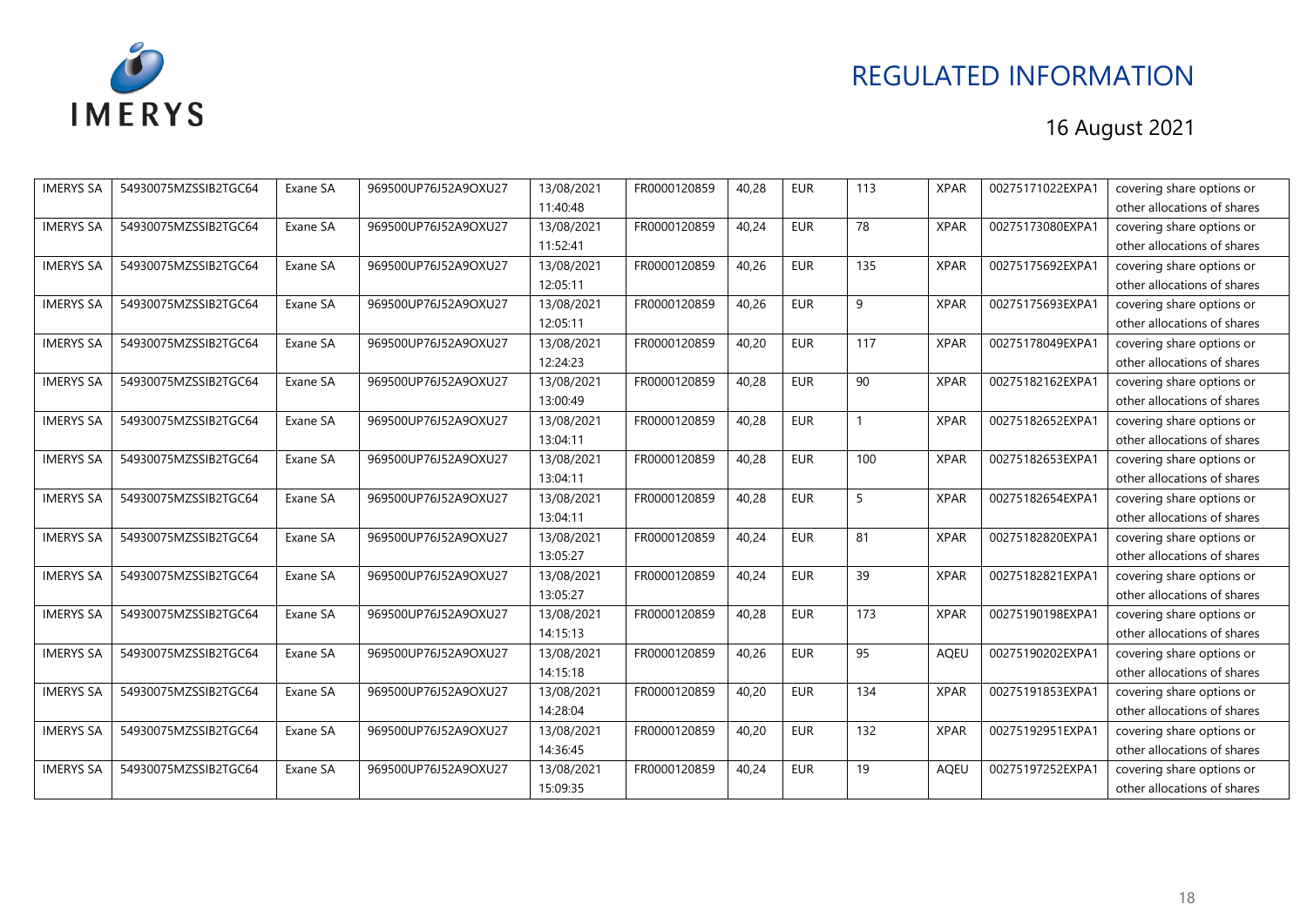

| <b>IMERYS SA</b> | 54930075MZSSIB2TGC64 | Exane SA | 969500UP76J52A9OXU27 | 13/08/2021 | FR0000120859 | 40,24 | <b>EUR</b> | 100            | <b>XPAR</b> | 00275197251EXPA1 | covering share options or   |
|------------------|----------------------|----------|----------------------|------------|--------------|-------|------------|----------------|-------------|------------------|-----------------------------|
|                  |                      |          |                      | 15:09:35   |              |       |            |                |             |                  | other allocations of shares |
| <b>IMERYS SA</b> | 54930075MZSSIB2TGC64 | Exane SA | 969500UP76J52A9OXU27 | 13/08/2021 | FR0000120859 | 40.24 | <b>EUR</b> | 100            | <b>XPAR</b> | 00275198306EXPA1 | covering share options or   |
|                  |                      |          |                      | 15:15:20   |              |       |            |                |             |                  | other allocations of shares |
| <b>IMERYS SA</b> | 54930075MZSSIB2TGC64 | Exane SA | 969500UP76J52A9OXU27 | 13/08/2021 | FR0000120859 | 40,24 | <b>EUR</b> | 100            | <b>XPAR</b> | 00275200540EXPA1 | covering share options or   |
|                  |                      |          |                      | 15:27:25   |              |       |            |                |             |                  | other allocations of shares |
| <b>IMERYS SA</b> | 54930075MZSSIB2TGC64 | Exane SA | 969500UP76J52A9OXU27 | 13/08/2021 | FR0000120859 | 40,20 | <b>EUR</b> | 109            | <b>XPAR</b> | 00275202427EXPA1 | covering share options or   |
|                  |                      |          |                      | 15:33:36   |              |       |            |                |             |                  | other allocations of shares |
| <b>IMERYS SA</b> | 54930075MZSSIB2TGC64 | Exane SA | 969500UP76J52A9OXU27 | 13/08/2021 | FR0000120859 | 40,24 | <b>EUR</b> | 125            | <b>AOEU</b> | 00275204611EXPA1 | covering share options or   |
|                  |                      |          |                      | 15:42:17   |              |       |            |                |             |                  | other allocations of shares |
| <b>IMERYS SA</b> | 54930075MZSSIB2TGC64 | Exane SA | 969500UP76J52A9OXU27 | 13/08/2021 | FR0000120859 | 40,24 | <b>EUR</b> | 40             | <b>AQEU</b> | 00275204612EXPA1 | covering share options or   |
|                  |                      |          |                      | 15:42:17   |              |       |            |                |             |                  | other allocations of shares |
| <b>IMERYS SA</b> | 54930075MZSSIB2TGC64 | Exane SA | 969500UP76J52A9OXU27 | 13/08/2021 | FR0000120859 | 40,22 | <b>EUR</b> | 55             | <b>XPAR</b> | 00275206626EXPA1 | covering share options or   |
|                  |                      |          |                      | 15:50:48   |              |       |            |                |             |                  | other allocations of shares |
| <b>IMERYS SA</b> | 54930075MZSSIB2TGC64 | Exane SA | 969500UP76J52A9OXU27 | 13/08/2021 | FR0000120859 | 40,22 | <b>EUR</b> | 56             | <b>XPAR</b> | 00275206627EXPA1 | covering share options or   |
|                  |                      |          |                      | 15:50:48   |              |       |            |                |             |                  | other allocations of shares |
| <b>IMERYS SA</b> | 54930075MZSSIB2TGC64 | Exane SA | 969500UP76J52A9OXU27 | 13/08/2021 | FR0000120859 | 40.16 | <b>EUR</b> | 23             | <b>XPAR</b> | 00275207379EXPA1 | covering share options or   |
|                  |                      |          |                      | 15:53:34   |              |       |            |                |             |                  | other allocations of shares |
| <b>IMERYS SA</b> | 54930075MZSSIB2TGC64 | Exane SA | 969500UP76J52A9OXU27 | 13/08/2021 | FR0000120859 | 40,16 | <b>EUR</b> | 83             | <b>XPAR</b> | 00275207380EXPA1 | covering share options or   |
|                  |                      |          |                      | 15:53:34   |              |       |            |                |             |                  | other allocations of shares |
| <b>IMERYS SA</b> | 54930075MZSSIB2TGC64 | Exane SA | 969500UP76J52A9OXU27 | 13/08/2021 | FR0000120859 | 40,12 | <b>EUR</b> | 86             | <b>XPAR</b> | 00275210543EXPA1 | covering share options or   |
|                  |                      |          |                      | 16:05:10   |              |       |            |                |             |                  | other allocations of shares |
| <b>IMERYS SA</b> | 54930075MZSSIB2TGC64 | Exane SA | 969500UP76J52A9OXU27 | 13/08/2021 | FR0000120859 | 40.12 | <b>EUR</b> | 54             | <b>XPAR</b> | 00275210544EXPA1 | covering share options or   |
|                  |                      |          |                      | 16:05:10   |              |       |            |                |             |                  | other allocations of shares |
| <b>IMERYS SA</b> | 54930075MZSSIB2TGC64 | Exane SA | 969500UP76J52A9OXU27 | 13/08/2021 | FR0000120859 | 40,12 | <b>EUR</b> | 141            | <b>XPAR</b> | 00275213493EXPA1 | covering share options or   |
|                  |                      |          |                      | 16:16:12   |              |       |            |                |             |                  | other allocations of shares |
| <b>IMERYS SA</b> | 54930075MZSSIB2TGC64 | Exane SA | 969500UP76J52A9OXU27 | 13/08/2021 | FR0000120859 | 40,10 | <b>EUR</b> | 30             | <b>XPAR</b> | 00275216810EXPA1 | covering share options or   |
|                  |                      |          |                      | 16:29:30   |              |       |            |                |             |                  | other allocations of shares |
| <b>IMERYS SA</b> | 54930075MZSSIB2TGC64 | Exane SA | 969500UP76J52A9OXU27 | 13/08/2021 | FR0000120859 | 40,10 | <b>EUR</b> | 108            | <b>XPAR</b> | 00275216827EXPA1 | covering share options or   |
|                  |                      |          |                      | 16:29:32   |              |       |            |                |             |                  | other allocations of shares |
| <b>IMERYS SA</b> | 54930075MZSSIB2TGC64 | Exane SA | 969500UP76J52A9OXU27 | 13/08/2021 | FR0000120859 | 40,10 | <b>EUR</b> | $\overline{2}$ | <b>XPAR</b> | 00275217179EXPA1 | covering share options or   |
|                  |                      |          |                      | 16:31:00   |              |       |            |                |             |                  | other allocations of shares |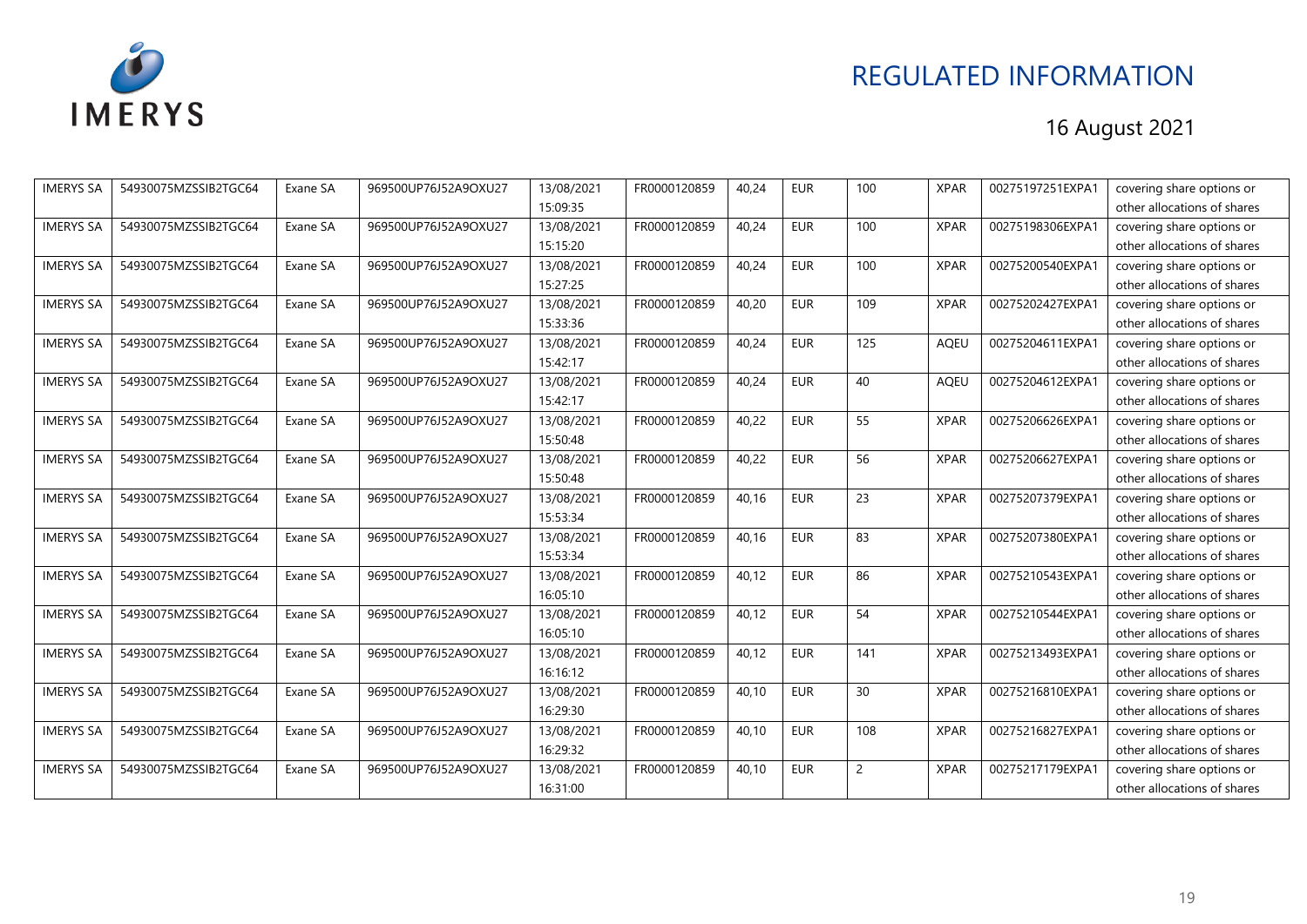

| <b>IMERYS SA</b> | 54930075MZSSIB2TGC64 | Exane SA | 969500UP76J52A9OXU27 | 13/08/2021 | FR0000120859 | 40.10 | <b>EUR</b> | 120 | <b>XPAR</b> | 00275217180EXPA1 | covering share options or   |
|------------------|----------------------|----------|----------------------|------------|--------------|-------|------------|-----|-------------|------------------|-----------------------------|
|                  |                      |          |                      | 16:31:00   |              |       |            |     |             |                  | other allocations of shares |
| <b>IMERYS SA</b> | 54930075MZSSIB2TGC64 | Exane SA | 969500UP76J52A9OXU27 | 13/08/2021 | FR0000120859 | 40.10 | <b>EUR</b> | 89  | <b>XPAR</b> | 00275218169EXPA1 | covering share options or   |
|                  |                      |          |                      | 16:35:18   |              |       |            |     |             |                  | other allocations of shares |
| <b>IMERYS SA</b> | 54930075MZSSIB2TGC64 | Exane SA | 969500UP76J52A9OXU27 | 13/08/2021 | FR0000120859 | 40.14 | <b>EUR</b> | 137 | <b>XPAR</b> | 00275221715EXPA1 | covering share options or   |
|                  |                      |          |                      | 16:48:25   |              |       |            |     |             |                  | other allocations of shares |
| <b>IMERYS SA</b> | 54930075MZSSIB2TGC64 | Exane SA | 969500UP76J52A9OXU27 | 13/08/2021 | FR0000120859 | 40,08 | <b>EUR</b> | 93  | <b>XPAR</b> | 00275222028EXPA1 | covering share options or   |
|                  |                      |          |                      | 16:49:33   |              |       |            |     |             |                  | other allocations of shares |
| <b>IMERYS SA</b> | 54930075MZSSIB2TGC64 | Exane SA | 969500UP76J52A9OXU27 | 13/08/2021 | FR0000120859 | 40,06 | <b>EUR</b> | 110 | <b>XPAR</b> | 00275224364EXPA1 | covering share options or   |
|                  |                      |          |                      | 16:57:54   |              |       |            |     |             |                  | other allocations of shares |
| <b>IMERYS SA</b> | 54930075MZSSIB2TGC64 | Exane SA | 969500UP76J52A9OXU27 | 13/08/2021 | FR0000120859 | 40,06 | <b>EUR</b> | 39  | <b>XPAR</b> | 00275225674EXPA1 | covering share options or   |
|                  |                      |          |                      | 17:02:08   |              |       |            |     |             |                  | other allocations of shares |
| <b>IMERYS SA</b> | 54930075MZSSIB2TGC64 | Exane SA | 969500UP76J52A9OXU27 | 13/08/2021 | FR0000120859 | 40,06 | <b>EUR</b> | 31  | <b>XPAR</b> | 00275225675EXPA1 | covering share options or   |
|                  |                      |          |                      | 17:02:08   |              |       |            |     |             |                  | other allocations of shares |
| <b>IMERYS SA</b> | 54930075MZSSIB2TGC64 | Exane SA | 969500UP76J52A9OXU27 | 13/08/2021 | FR0000120859 | 40.10 | <b>EUR</b> | 14  | <b>XPAR</b> | 00275229426EXPA1 | covering share options or   |
|                  |                      |          |                      | 17:15:08   |              |       |            |     |             |                  | other allocations of shares |
| <b>IMERYS SA</b> | 54930075MZSSIB2TGC64 | Exane SA | 969500UP76J52A9OXU27 | 13/08/2021 | FR0000120859 | 40,10 | <b>EUR</b> | 24  | <b>XPAR</b> | 00275229427EXPA1 | covering share options or   |
|                  |                      |          |                      | 17:15:08   |              |       |            |     |             |                  | other allocations of shares |
| <b>IMERYS SA</b> | 54930075MZSSIB2TGC64 | Exane SA | 969500UP76J52A9OXU27 | 13/08/2021 | FR0000120859 | 40,10 | <b>EUR</b> | 57  | <b>XPAR</b> | 00275230604EXPA1 | covering share options or   |
|                  |                      |          |                      | 17:18:53   |              |       |            |     |             |                  | other allocations of shares |
| <b>IMERYS SA</b> | 54930075MZSSIB2TGC64 | Exane SA | 969500UP76J52A9OXU27 | 13/08/2021 | FR0000120859 | 40.10 | <b>EUR</b> | 16  | <b>XPAR</b> | 00275230761EXPA1 | covering share options or   |
|                  |                      |          |                      | 17:19:20   |              |       |            |     |             |                  | other allocations of shares |
| <b>IMERYS SA</b> | 54930075MZSSIB2TGC64 | Exane SA | 969500UP76J52A9OXU27 | 13/08/2021 | FR0000120859 | 40,12 | <b>EUR</b> | 102 | <b>XPAR</b> | 00275230874EXPA1 | covering share options or   |
|                  |                      |          |                      | 17:19:43   |              |       |            |     |             |                  | other allocations of shares |
| <b>IMERYS SA</b> | 54930075MZSSIB2TGC64 | Exane SA | 969500UP76J52A9OXU27 | 13/08/2021 | FR0000120859 | 40,10 | <b>EUR</b> | 9   | <b>XPAR</b> | 00275232479EXPA1 | covering share options or   |
|                  |                      |          |                      | 17:24:28   |              |       |            |     |             |                  | other allocations of shares |
| <b>IMERYS SA</b> | 54930075MZSSIB2TGC64 | Exane SA | 969500UP76J52A9OXU27 | 13/08/2021 | FR0000120859 | 40.10 | <b>EUR</b> | 75  | <b>XPAR</b> | 00275232480EXPA1 | covering share options or   |
|                  |                      |          |                      | 17:24:28   |              |       |            |     |             |                  | other allocations of shares |
| <b>IMERYS SA</b> | 54930075MZSSIB2TGC64 | Exane SA | 969500UP76J52A9OXU27 | 13/08/2021 | FR0000120859 | 40,10 | <b>EUR</b> | 18  | <b>XPAR</b> | 00275232481EXPA1 | covering share options or   |
|                  |                      |          |                      | 17:24:28   |              |       |            |     |             |                  | other allocations of shares |